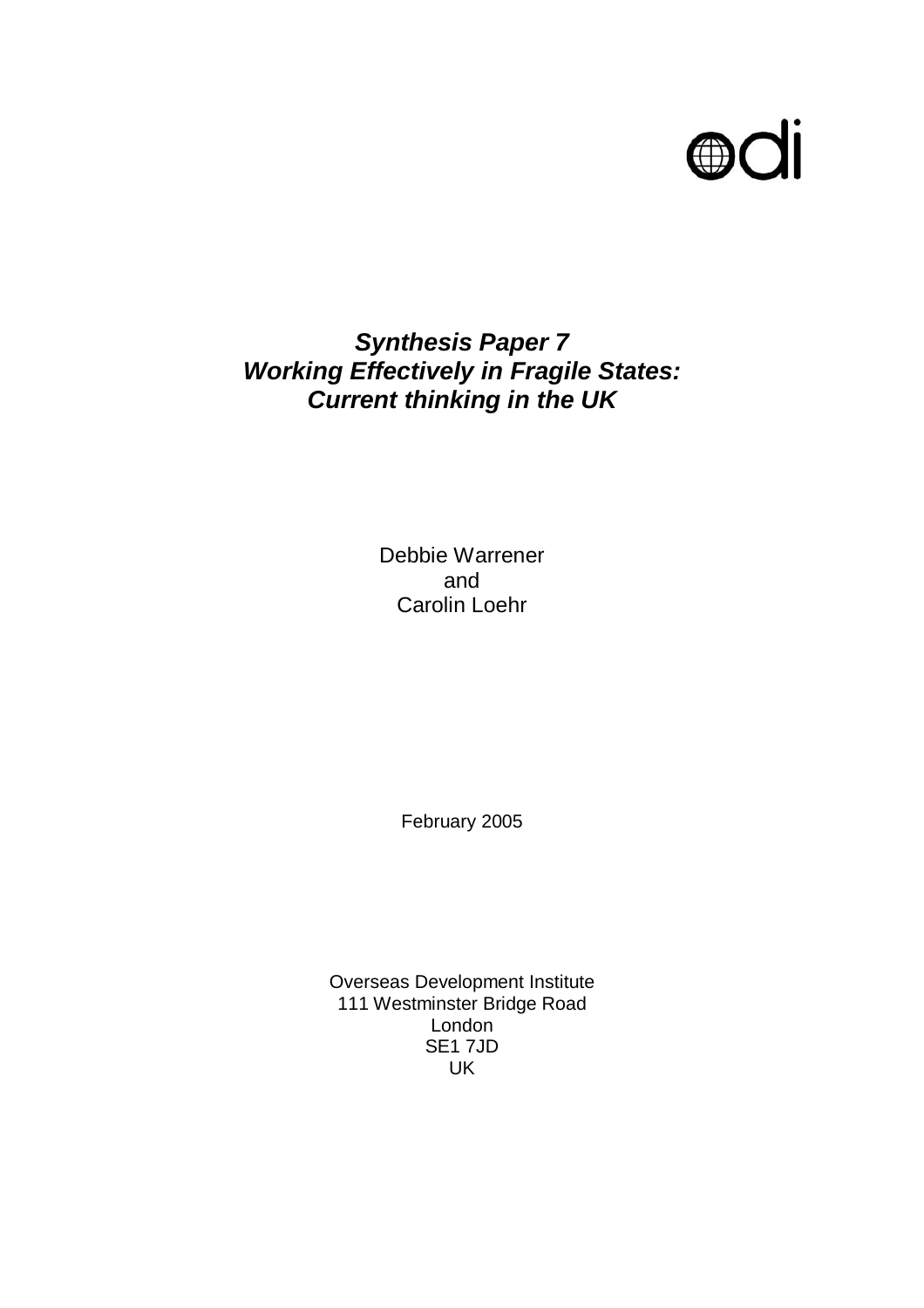# **CONTENTS**

|                                                    | <b>Executive Summary</b>                                                       | Ϊij               |  |
|----------------------------------------------------|--------------------------------------------------------------------------------|-------------------|--|
| 1.                                                 | Introduction                                                                   | 1                 |  |
| 2.                                                 | What are fragile states?                                                       | 2                 |  |
| 3.                                                 | Why do donors need to engage more effectively in fragile states?               | 5                 |  |
| 4.                                                 | How can donors engage in fragile states?                                       | 10                |  |
| 5.                                                 | Experience so far                                                              | 17                |  |
| 6.                                                 | Conclusion                                                                     | 20                |  |
|                                                    | Bibliography                                                                   | 21                |  |
|                                                    | Annex 1: Core Elements of Development Capacity and Willingness                 | 23                |  |
|                                                    |                                                                                |                   |  |
|                                                    | <b>Figures</b>                                                                 |                   |  |
|                                                    | Figure 1: Allocation of bilateral aid in 2001 according to CPIA ranking        | 6                 |  |
|                                                    | Figure 2: Actual versus appropriate aid per capita flows to fragile states     | $\overline{7}$    |  |
|                                                    | Figure 3: UK bilateral aid, by instrument, to LICUS and Non-LICUS countries    | 8                 |  |
|                                                    |                                                                                |                   |  |
| <b>Tables</b>                                      |                                                                                |                   |  |
| Table 1: Indicative features of fragile states     |                                                                                | 2                 |  |
| Table 2: Global and local impact of fragile states |                                                                                | $\overline{4}$    |  |
|                                                    | Table 3: Using aid instruments in different contexts                           | $12 \overline{ }$ |  |
|                                                    | Table 4: Prioritising governance reforms in fragile state                      | 15                |  |
|                                                    |                                                                                |                   |  |
| <b>Boxes</b>                                       |                                                                                |                   |  |
|                                                    | Box 1: 'Shadow alignment' -definition                                          | 11                |  |
|                                                    | Box 2: Six criteria for 'good-enough' governance                               |                   |  |
|                                                    | Box 3: Conflict Prevention Pools: working to integrate security, diplomacy and |                   |  |

development 16 Box 4: Indonesia's Multi-stakeholder Forestry Programme (MFP) 17 Box 5: Social marketing of insecticide treated nets (ITN) in Kenya 18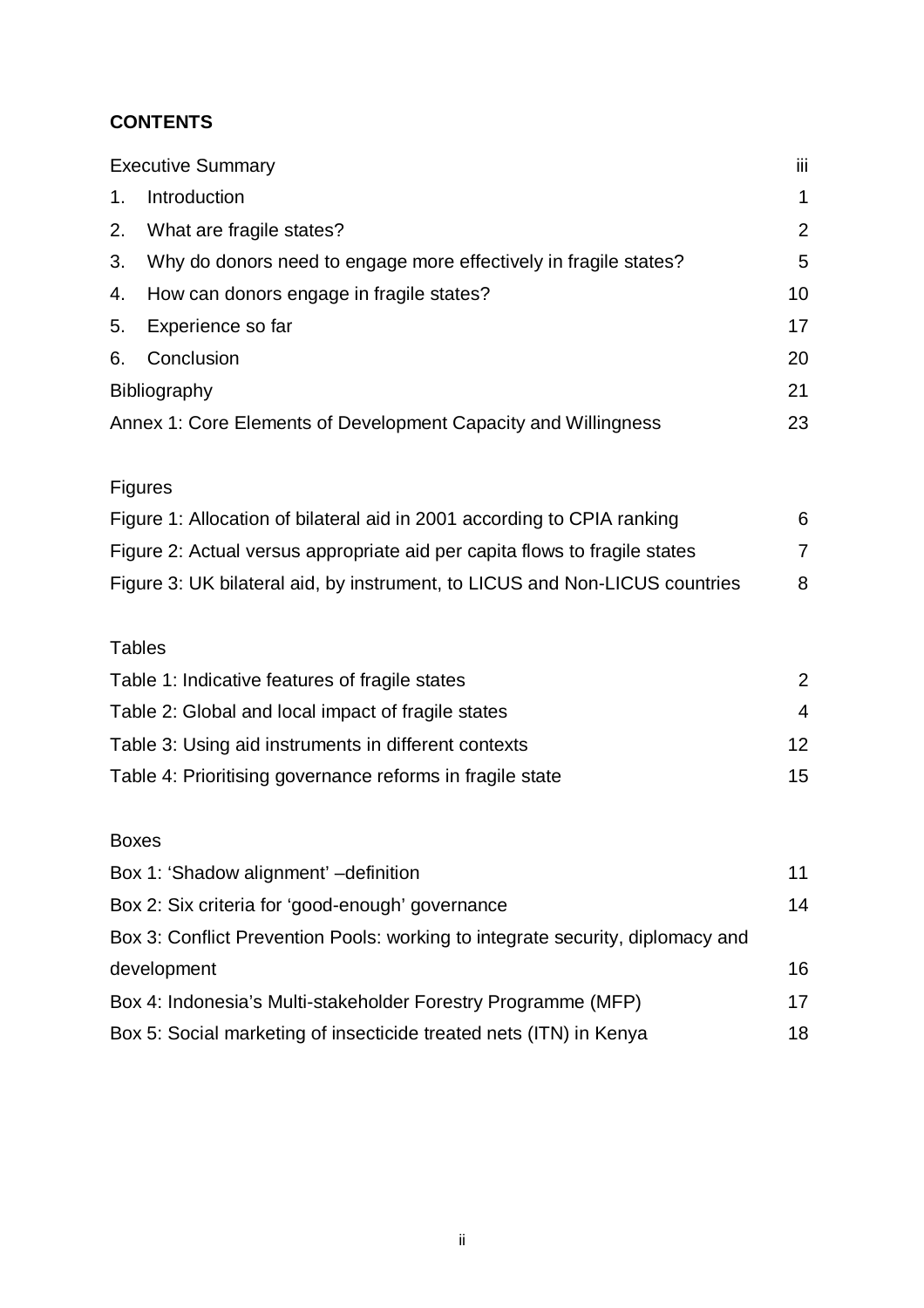#### **Executive Summary**

Fragile states are defined by both DFID and the OECD-DAC as states where the government *cannot* or *will not* deliver core functions to the majority of its people, including the poor. Such states are not covered by the prevailing development orthodoxy of the 'partnership model' based on PRSPs, as this focuses on 'good performers', rewarding them with major increases in aid. As fragile states lack sufficient capacity and willingness they do not qualify for the application of this model. Although they do not fit the current orthodoxy, such states are currently recently receiving increased attention due to heightened security concerns globally and growing understanding of the negative impact such states have on their neighbours and regions.

The reverse of the 'partnership model' is currently applied to fragile states. This current 'standard model' for fragile states advocates: small funds over short time periods; policy dialogue rather than money; projects rather than budget support; NGOs rather than state implementers; and humanitarian aid and agencies over development. Recent research and understanding of aid effectiveness, however, is revealing that the underlying assumptions of this 'standard model' are overly simplistic; fragile states are receiving insufficient amounts of aid, delivered at the wrong time and often in ineffective ways.

#### *Harmonisation and alignment*

A major shift in recent thinking is that it is now thought that the Rome Declaration on harmonisation and alignment may prove to be even more important in fragile states than it is in 'normal environments'. In other words, the 'current standard model' has effectively been turned up-side down. There are two major reasons for this:

- Bypassing the state and setting up parallel systems produces high transaction costs for governments. This may serve to further weaken already fragile states.
- Contexts in these countries are highly complex with a high fragmentation of actors. As government leadership on policy priorities is often absent, harmonisation and alignment of donor action is key to the creation of an enabling environment for building state capacity and willingness.

Aside from harmonisation and alignment as understood by the Rome Declaration, the concept has also been expanded for use in fragile environments to that of 'shadow alignment'. This is to be used when donors are concerned that full alignment would legitimise weak or repressive states and lead to uncomfortably high levels of fiduciary risk. By aligning donor activities with government systems such as the budget period and administrative districts, capacity building of government systems and structures can be supported without needing to follow government policies or priorities or directly fund the government.

### *Aid modality choices*

Aid modalities such as multi-donor trust funds and pooled funding for joint programmes seem to offer more opportunities for harmonisation and alignment, and thereby maximum benefit in weak environments, than others. Concerns over state legitimisation and fiduciary risk may make donors err towards choosing more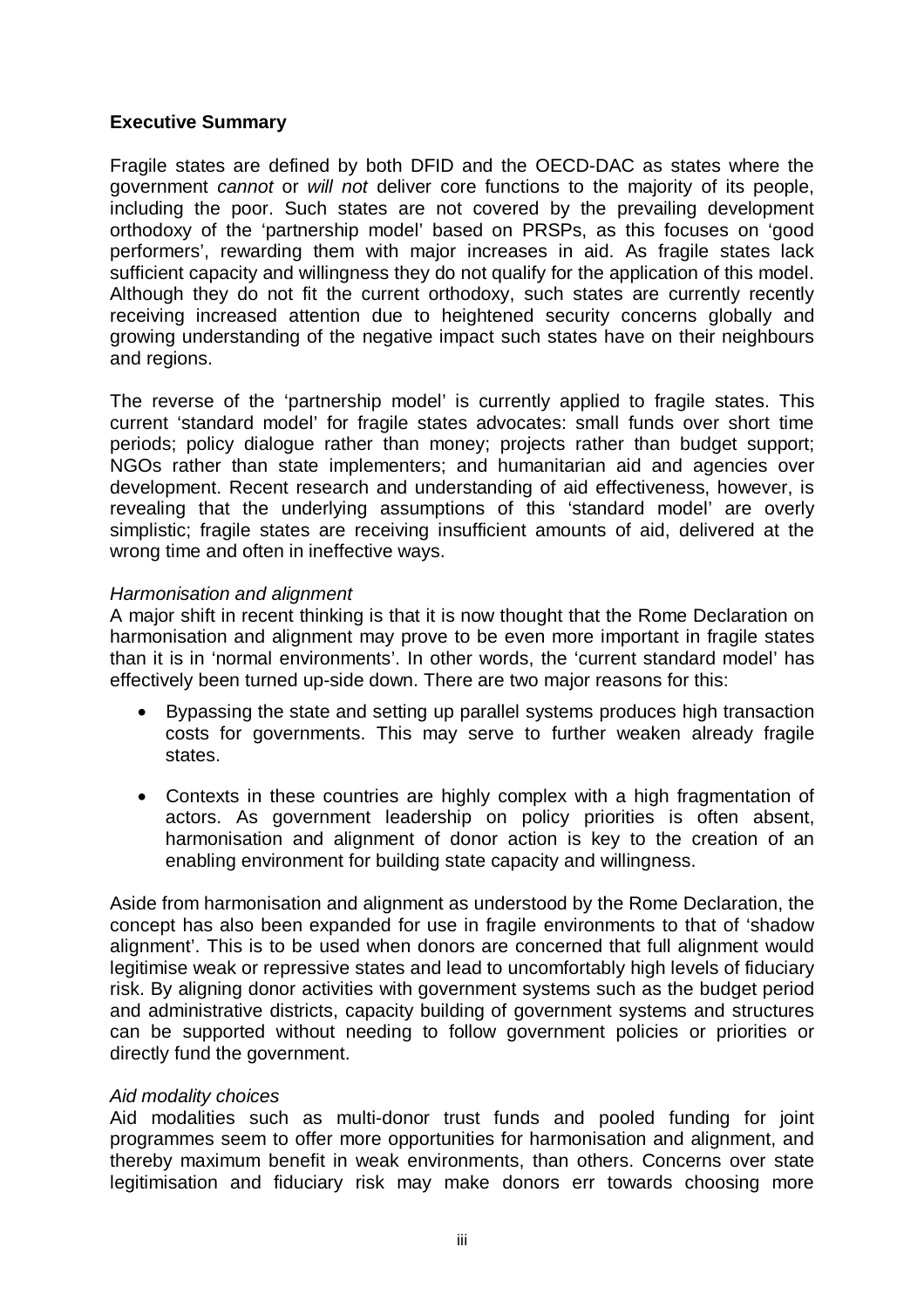conventional aid instruments but multi-trust funds, pooled funding and social funds can all be amended in innovative ways to address and manage these concerns.

#### *Need for extensive political analysis*

Before significant resources are deployed the reasons for state failure in terms of political incentives and institutions need to be understood, so that entry points for stimulating change and pro-poor policy reform can be found. DFID has found the Drivers of Change (DoC) approach to be highly relevant for such work. Through an extensive analysis of the political economy, starting from the actual local situation rather than approaching the situation with preconceived policies, donor entry points and opportunities for harmonisation, alignment and shadow alignment can be best identified.

#### *Long term commitment*

Although experience so far with PRSPs and budget support has revealed the importance of long term approaches due to the adverse effects of volatile, unpredictable aid flows, this issue is once again arguably even more important in fragile environments. This is because building state capacity and encouraging willingness to reform and address poverty are necessarily long-term processes. Donors need to understand that set-backs are to be expected but that a long-term commitment can send an important 'vote of confidence' that can have positive repercussions.

#### *Governance as key focus*

Governance reform has to be prioritised, achievable and appropriate to the context, if minimum capacity and willingness is to be restored. Donors also need to develop concepts of 'good-enough' governance to prevent fragile states being overloaded with excessive and unrealistic terms and conditions. Example aspects of 'goodenough' governance are when states fulfil certain basic functions such as protecting people from harm and providing an economic framework to enable people to support themselves.

The above recommendations stem primarily from research; experience on actual effective engagement with fragile states is limited so far. Nevertheless, recently compiled case studies of DFID experience provide some initial concrete cases in support of the above conclusions. Of particular note is the importance of engagement at the community level through flexible donor schemes. Partnership with civil society organisations can be made more sustainable and contribute to overall capacity building by encouraging partnership between these organisations and the state.

Therefore contrary to the current orthodoxy, lessons learnt from so-called 'normal environments' regarding, amongst others, the importance of harmonisation and alignment, political analysis and long-term engagement seem in the main to be even more applicable in fragile states. On the whole, there is a need for better understanding of what different donors are doing in different fragile environments so that harmonisation and closer coordination and cooperation can be developed. DFID and others envisage a stronger role for the UN as a coordinating body for donor activities in such countries in future. In the meantime, donor dialogue and discussion on ways forward is vital to build a solid basis for working closely together in this new and very important area.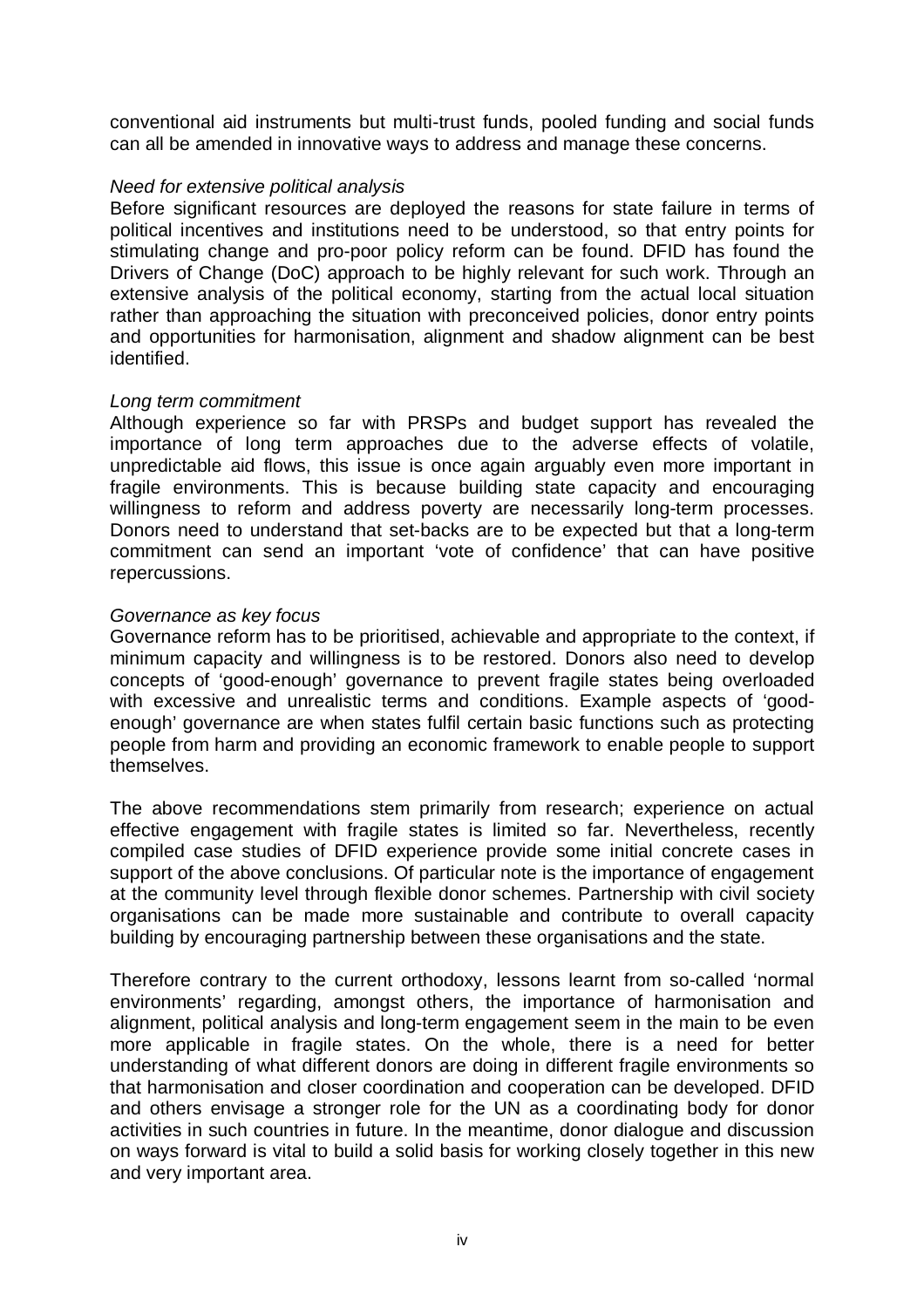## **1. Introduction**

 $\overline{a}$ 

This series of papers<sup>1</sup> so far has looked at experience in the UK with PRSPs, including when and where General Budget Support assistance is most appropriate, how the Harmonisation and Alignment agenda is progressing, and a new approach DFID have adopted to embed their aid assistance in a political understanding of the country context – Drivers of Change. With the exception of the Drivers of Change approach which can in theory be applied to any country, the 'new paradigm' of development assistance, connected with the drive for increased ownership, partnership and alignment with PRSPs, is based on an assumption that country systems and structures are sufficient to develop a country-based poverty reduction strategy. This depends on two elements – state capacity and willingness. These factors, however, are certainly not present in all developing nations.

The OECD-DAC has recently adopted the term 'fragile states' to describe countries where either one or both factors are not present. Such countries are arguably growing in importance as there is a danger of their being 'left out' of current moves to build country ownership through PRSPs. Furthermore, fragile states matter due to security concerns and the danger of their causing instability to regions and surrounding countries. Despite growing realisation of their importance, however, there is as yet little consensus or experience concerning how best donor agencies can work in such nations.

This paper sets out a synthesis of some of the recent thinking on working in fragile states. It draws heavily on DFID's recent policy paper, 'Why we need to work more effectively in fragile states' and papers submitted to the recent OECD-DAC High Level Forum on Development Effectiveness in Fragile States, held in London on 13- 14 January 2005. It is hoped that a synthesis of some of this recent thinking will stimulate further debate and discussion as this area is important and likely to become more so.

The paper is divided into four central sections. The first of these sets out what is meant by 'fragile states', including how fragility can be estimated and the impact of fragile states. The second section then sets out in more detail why a new approach is needed, including an analysis of current ways of engaging with them. The third section covers current thinking in the UK on how best to engage in fragile states, emphasising the need for harmonisation and alignment as a means of drawing up a framework on how to engage. The fourth section covers some of DFID's experience with the new approach so far. The paper ends with a short summary.

 $1$  This paper has been produced as part of a series reporting on UK aid policy and research. For more information see: http://www.odi.org.uk/RAPID/UK\_Japan/index.html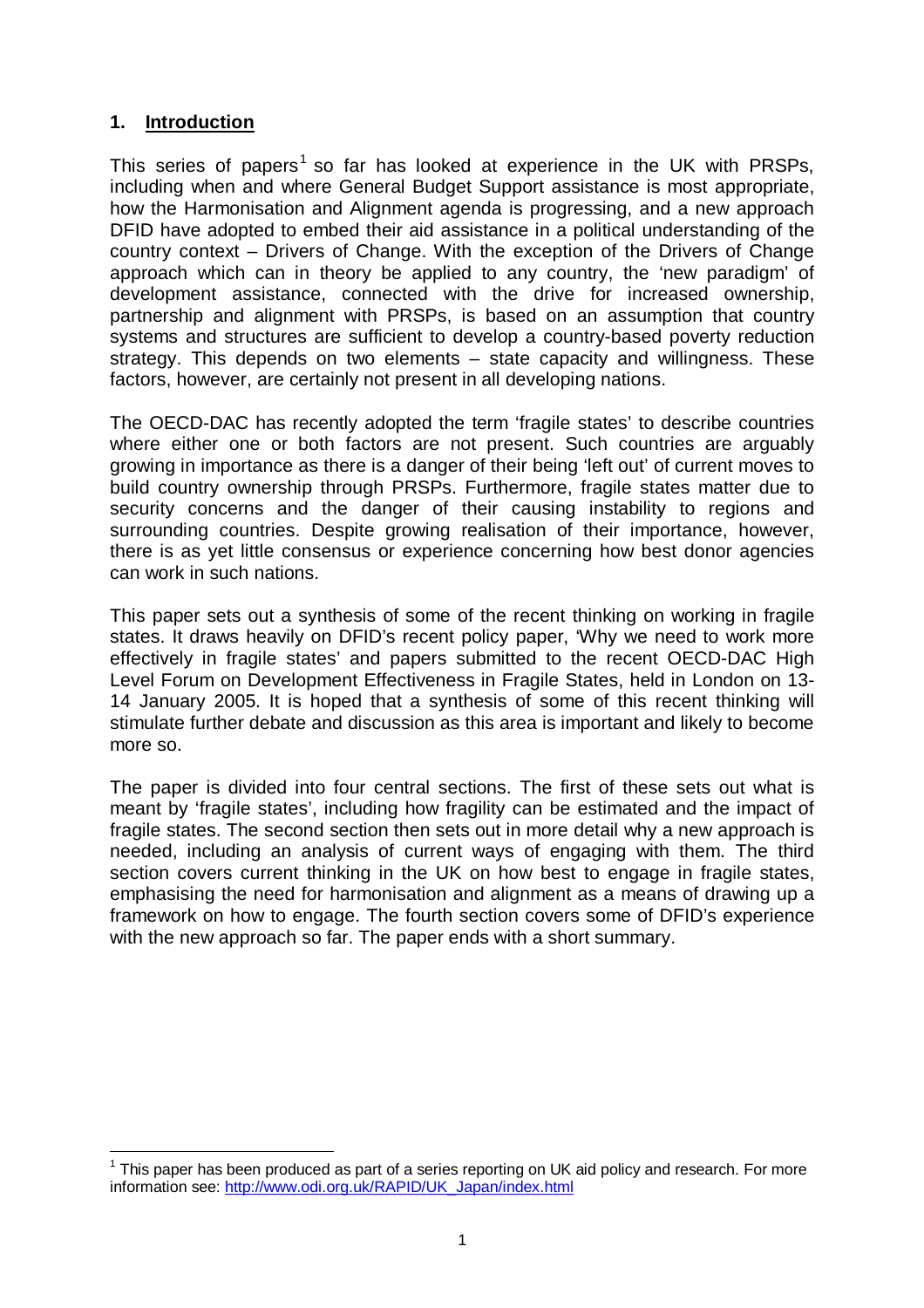# **2. What are fragile states?**

A range of definitions are used to identify fragile states. Torres and Anderson (2004) in fact find that which states are considered fragile, and the factors by which fragility is determined, often depends on the policy agenda of the observer. Some definitions have focused narrowly on states affected by armed conflict, while others include states affected by poor governance, corruption and low administrative capacity. The working definition adopted by DFID and the OECD-DAC covers those states where the government *cannot* or *will not* deliver core functions to the majority of its people, including the poor (DFID, 2005). In other words, fragile states either lack capacity, or willingness, or both, to develop and implement pro-poor policies. A summary of indicative features of fragile states based on this definition is laid out in Table 1. In addition to a lack of capacity and/or willingness there may be levels of isolationism and/or widespread armed conflict (ODI, 2004).

|                                                             | <b>Capacity</b>                                                                                                                                                                                                                                | Willingness                                                                                                                             |
|-------------------------------------------------------------|------------------------------------------------------------------------------------------------------------------------------------------------------------------------------------------------------------------------------------------------|-----------------------------------------------------------------------------------------------------------------------------------------|
| <b>State authority</b>                                      | The state lacks clear<br>international sovereign status<br>The state cannot control its<br>$\bullet$<br>external borders or significant<br>parts of its internal territory                                                                     | One or more groups are<br>$\bullet$<br>systematically subjected<br>to violence or<br>deliberately not provided<br>security by the state |
| <b>Effective</b><br>political power                         | The power of the executive is<br>$\bullet$<br>not subject to controls, either<br>through informal (political<br>party) or formal (legislature)<br>channels.<br>There are no effective<br>$\bullet$<br>channels for political<br>participation. | • Major groups are<br>systematically excluded<br>from political processes.                                                              |
| <b>Economic</b><br><b>Management</b>                        | Weak or partial public financial<br>$\bullet$<br>management tools, such as a<br>budget cycle and planning<br>processes.                                                                                                                        | • There is no transparency<br>in the public<br>management of natural<br>resource extraction.                                            |
| <b>Administrative</b><br>capacity to<br>deliver<br>services | The state levies less than 15%<br>of GDP in tax                                                                                                                                                                                                | • Access to public services<br>for specific regions of<br>the country or groups is<br>deliberately limited.                             |

### **Table 1: Indicative features of fragile states**

*Source: DFID 2005* 

Most developing countries fall into four broad categories in terms of capacity and willingness:

- *'Good performers'* with capacity and political will to sustain a development partnership with the international community ('normal' environment);
- *'Weak but willing'* states with limited capacity (fragile);
- *'Strong but unresponsive'* states that may be repressive (fragile);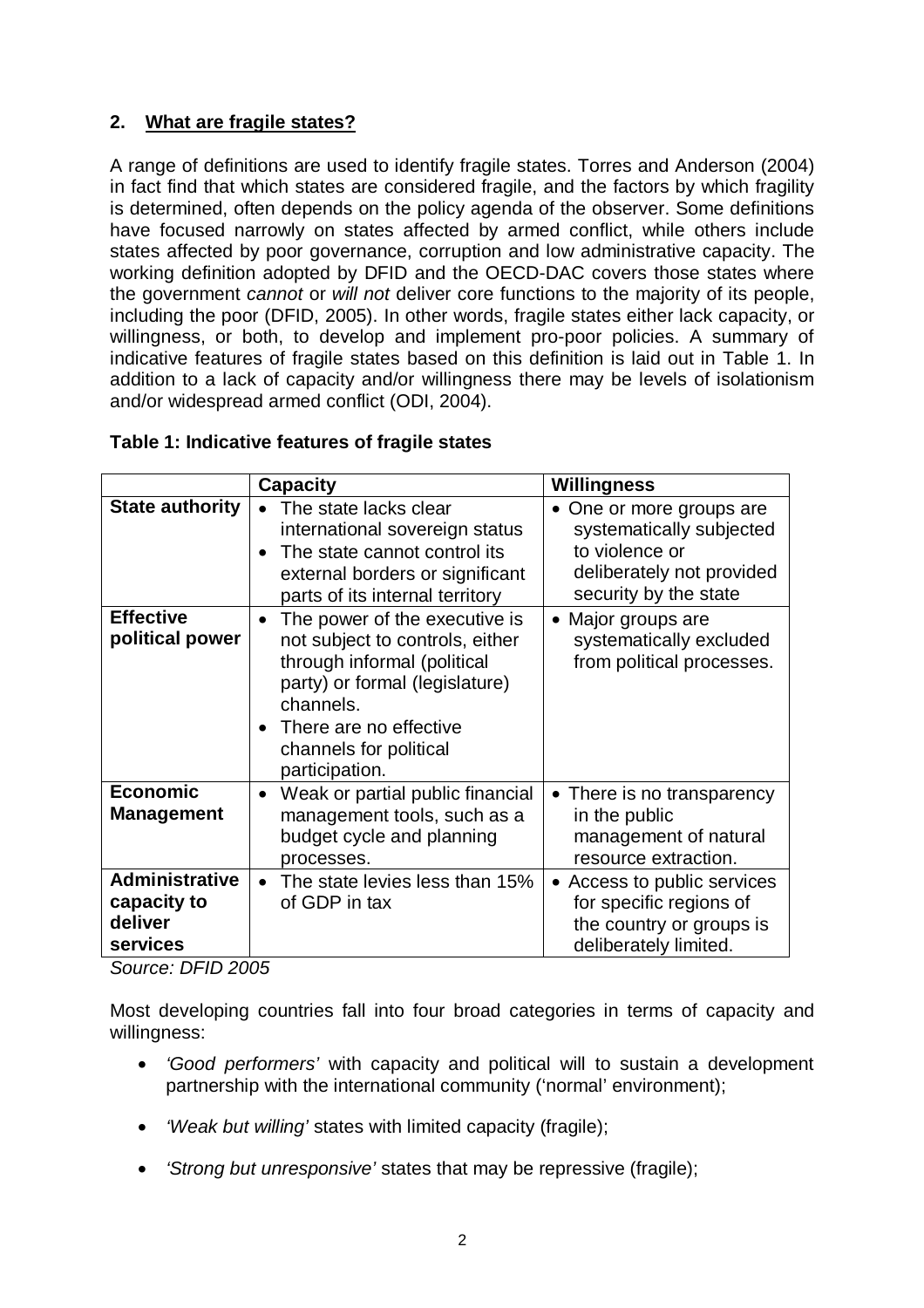• *'Weak and weak'* states where both political will and institutional capacity pose serious challenges to development (fragile). (DFID, 2005)

Only the first of these four categories is labelled 'normal'. This simple classification system therefore hints that so-called 'fragile' environments are more frequently observed in developing nations than those labelled 'normal'. 'Normal' in this case would appear to be a normative description rather than a statement of frequency as three-quarters of this system fall into the category 'fragile'.

The distinction between willingness and capacity is important for deciding on how to engage with fragile states effectively – however, it is not easily made. Policy statements may, for example, not be enough to define *willingness* and what may appear as state fragility due to a lack of *capacity* may in fact stem from political obstacles.

### *How to estimate fragility*

The World Bank's Country Policy and Institutional Assessments (CPIA) serve as the most conventional way to estimate the level of fragility. CPIA scores divide lowincome countries into five categories of performance, the lowest two of which are useful proxies for state fragility. There is a separate group of unranked countries, also deemed fragile. This provides a list of 46 fragile states, containing 870 million people or 14% of the world's population. One third of the world's poor live in these fragile states $^2$  (DFID, 2005).

In addition to these quantitative assessments, Annex 1 outlines key qualitative criteria for assessing state capacity and willingness. The list includes the following categories: foundations for state authority; effective exercise of political power; competence in macro-economic management; administrative capacity for implementation; political commitment to poverty reduction; and inclusiveness. Subcategories then set out key elements of these factors.

An important point concerning measuring fragility is that the lists of fragile states provided by the World Bank, UNDP and Human Development Report all differ considerably. Too much emphasis should not, therefore, be placed on developing a comprehensive list of fragile states (Christiansen, 2005).

#### *Impact of fragile states*

 $\overline{a}$ 

Prominent problems associated with fragile states are poverty, especially connected to limited progress towards achieving the MDGs, and security issues. Countries can either be a threat to (i) themselves and their populations; (ii) to regional and collective interests; or (iii) they can be considered a threat to the West (Christiansen, 2005). Table 2 sets out these issues in more detail. In addition to current negative impacts of fragile states, the potential cost of not engaging with must be also considered. This is an important factor for consideration in relation to the debate on why and how to engage in fragile states.

 $2$  A list derived from 1999-2003 includes: Afghanistan, Angola, Azerbaijan, Burma, Burundi, Cambodia, Cameroon, Central African Rep, Chad, Comoros, Cote d'Ivoire, Dem Rep of Congo, Djibouti, Dominica, Eritrea, Ethiopia, The Cambia, Georgia, Guinea, Guinea Bissau, Guyana, Haiti, Indonesia, Kenya, Kiribati, Lao PDR, Liberia, Mali, Nepal, Niger, Nigeria, Papua New Guinea, Rep of Congo, Sao Tome & Principe, Sierra Leone, Solomon Islands, Somalia, Sudan, Tajikistan, Timor Leste, Tonga, Togo, Uzbekistan, Vanuatu, Yemen, and Zimbabwe. (Middle income countries are not included in the list)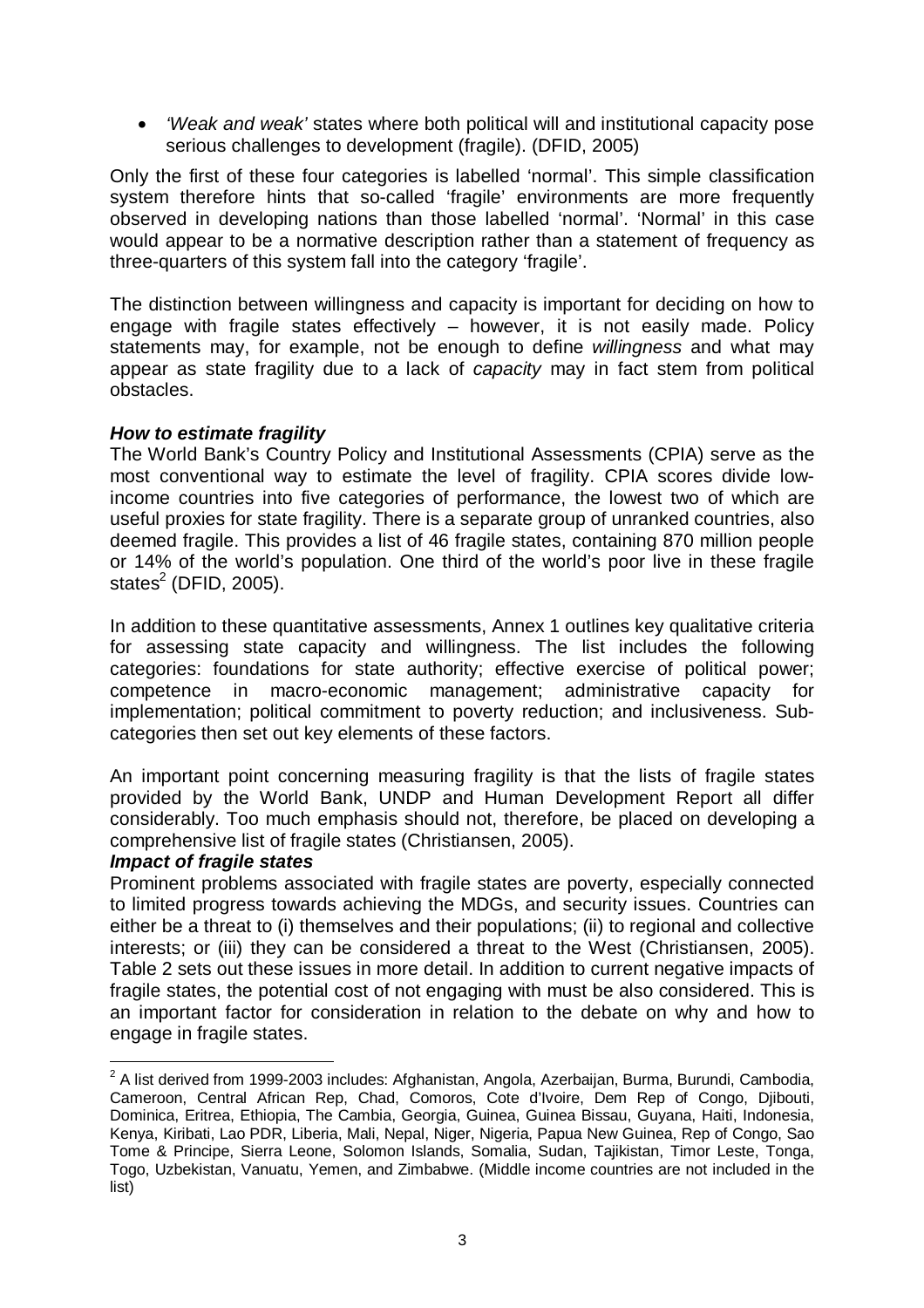# **Table 2: Global and local impact of fragile states**

| Fragile states are associated to varying degrees with the following: |                                                                                                                                                                                                                                            |  |
|----------------------------------------------------------------------|--------------------------------------------------------------------------------------------------------------------------------------------------------------------------------------------------------------------------------------------|--|
| <b>Poverty</b>                                                       | Limited progress in achieving MDG<br>$\bullet$                                                                                                                                                                                             |  |
|                                                                      | Unable to deliver basic social services<br>$\bullet$                                                                                                                                                                                       |  |
| <b>Conflict</b><br>and<br>humanitarian<br>crisis                     | Civil conflict and inter-state wars triggered by fragile states,<br>$\bullet$<br>which are prone towards humanitarian crisis leading to<br>refugee flows placing strain on neighbouring states and<br>international humanitarian response. |  |
| Human rights                                                         | Unable to protect basic human rights of citizens<br>$\bullet$                                                                                                                                                                              |  |
| violations                                                           | Weak but repressive regimes may violate rights to stay in<br>$\bullet$<br>power                                                                                                                                                            |  |
| Global<br>security                                                   | Lacking capacity to detect, investigate, and counter terrorist<br>$\bullet$<br>activity and illicit arms trade                                                                                                                             |  |
| threats                                                              | Ineffective controls of weapons of mass destructions                                                                                                                                                                                       |  |
| <b>Organised</b>                                                     | Serving as bases for international criminal activity                                                                                                                                                                                       |  |
| crime                                                                | Production sites for narcotics<br>$\bullet$                                                                                                                                                                                                |  |
| <b>Reduced</b>                                                       | Depressing international trade and investment<br>$\bullet$                                                                                                                                                                                 |  |
| global<br>prosperity                                                 | Unable to provide the regulatory framework and basic<br>$\bullet$<br>security required to promote economic growth                                                                                                                          |  |
|                                                                      | Potential threat to global energy security<br>$\bullet$                                                                                                                                                                                    |  |
| Weakened                                                             | Unable to fulfil international obligations<br>$\bullet$                                                                                                                                                                                    |  |
| international<br>systems                                             | Unable to fulfil obligations to other states                                                                                                                                                                                               |  |

*Source: Torres and Anderson 2004*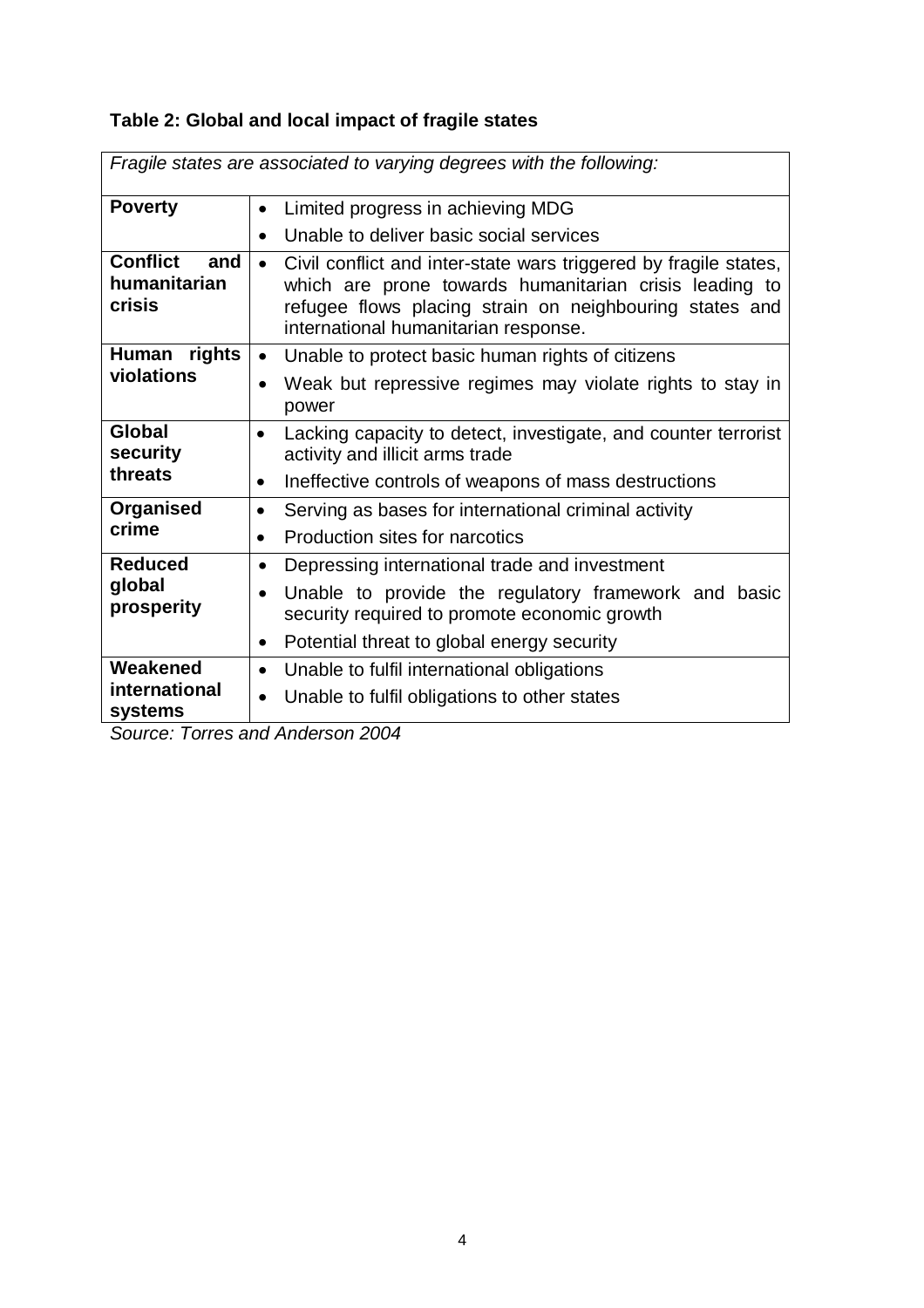# **3. Why do donors need to engage more effectively in fragile states?**

This section will first set out the partnership model on how to engage in 'normal' environments, followed by an outline of the current 'standard model' on how to engage in fragile states. It will then show the implications the current 'standard' model has had for aid flows to fragile states.

## *Partnership model*

The currently prevailing development orthodoxy is a model of 'rewarding good performance/policy with major aid scale up' (Christianson, 2005 & Leader and Colenso, 2005).This partnership model on how to engage in 'normal' environments or with 'good performers' aims to increase ownership of PRSPs and encourage harmonisation and alignment. For this to work, recipient states are expected to have both capable public institutions in place, and to be willing to build up or maintain their commitment to pro-poor policies. Given that the state has sufficient capacity and willingness, aid flows are shifted from projects and programmes to sector wide approaches and more direct budget support (Leader and Colenso, 2005). The partnership model, therefore, implicitly assumes the existence of what most fragile stales lack or have deficiencies in: basic levels of state capacity and willingness.

# *Current 'standard model' for engaging in fragile states3*

The current 'standard model' for the choice of aid instruments in fragile states responds to the lack of capacity and willingness in fragile states by providing less money to them and by bypassing the state. Low return is expected on aid in these environments so such measures are taken to minimise risk associated with concerns over state legitimisation and fiduciary risk. To achieve this, the current 'standard model' advises:

- Less money, and for shorter time periods;
- Policy dialogue rather than money;
- Projects rather than budget support;
- NGOs rather than state implementers;
- Humanitarian aid and agencies over development.

This is based on the assumption that fragile states are moving simultaneously along the following three linear processes from:

- Relief to development;
- 'Poor performer' to 'good performer';
- War to peace.

The assumption is that once states have developed capacity and willingness the partnership model can then be applied. The current 'standard model', however, fails to address *how* fragile states are supposed to undergo the transition from a 'poor' to a 'good performer'. Effectively, the current 'standard model' for engagement in fragile

 3 Drawn from Leader and Colenso (2005)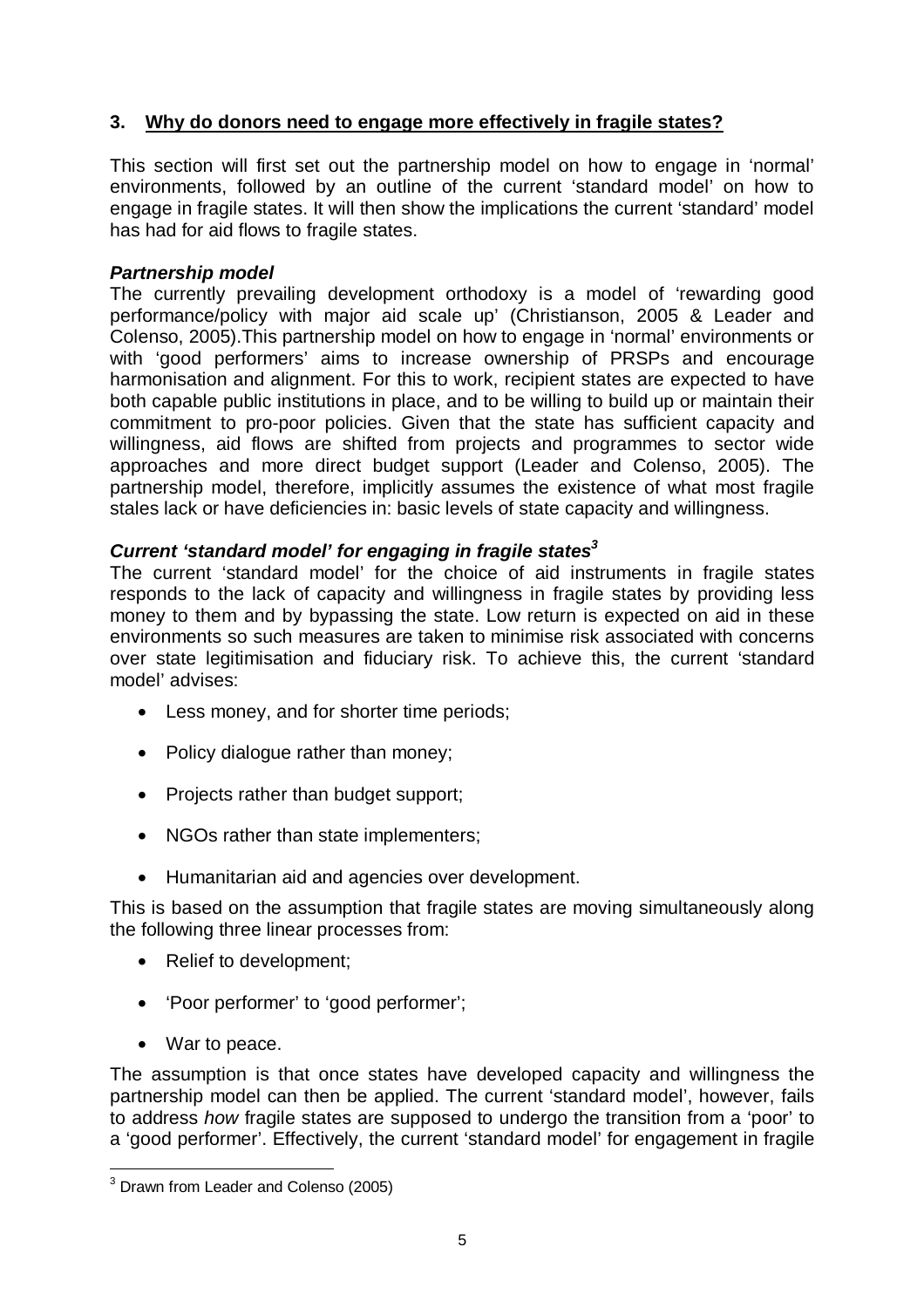states is, therefore, simply the reverse of the partnership model consensus on effective aid for 'good performers'.

## *Aid allocation to fragile states*

Over the last decade, the current 'standard model' on how to engage with fragile states has resulted in insufficient aid flows to these countries, poor timing of aid delivery as well as in ineffective methods of aid delivery. These points are addressed separately below.

### *Not enough aid*

Most fragile states have been neglected and left out as donors allocate minimum amounts of aid to them due to the widespread acceptance of the 'standard model' on how to engage in fragile states and donor's preference for allocating aid to 'good performers' as they are less risky. Figure 1 shows that fragile states received only 14% of bilateral aid (presented as the bottom 40% of countries on the CPIA score quintiles 4 and 5), whereas the top 40% (quintiles 1 and 2) received two-thirds of all aid, or nearly five times as much (DFID, 2005).



**Figure 1: Allocation of bilateral aid in 2001 according to CPIA ranking** 

On the basis of need, fragile states have also received significantly less aid than could be expected, even taking account of their weaker performance. This is shown in Figure 2 (DFID 2005).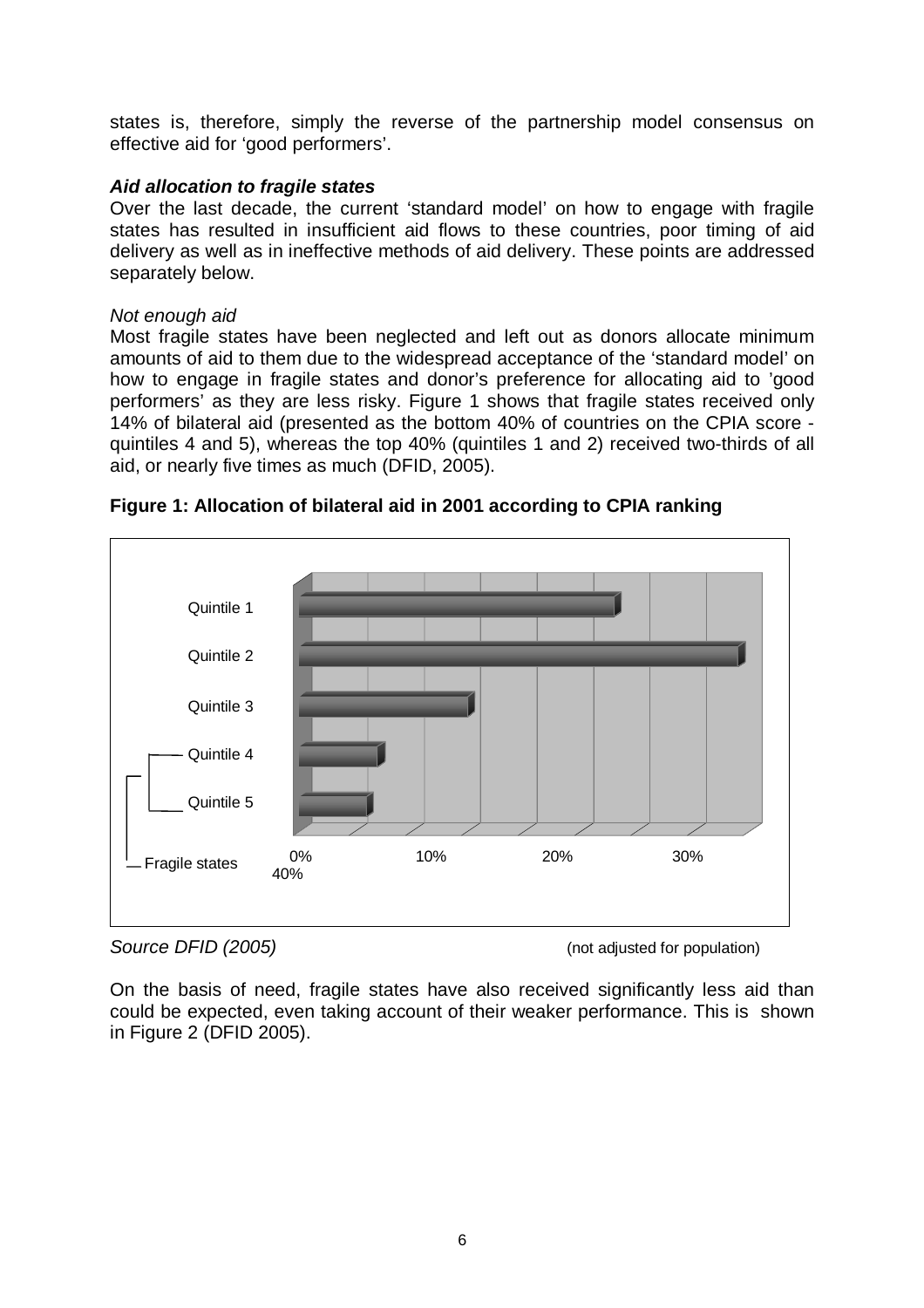

**Figure 2: Actual versus appropriate aid per capita flows to fragile states (1992- 2002)** 

## *Source: DFID 2005*

## *Aid delivered at the wrong time*

Two key issues relate to aid being delivered at the wrong time. Firstly, donors have had a tendency to only begin delivering substantial aid to fragile states once there is a crisis rather than aiming to prevent crisis occurrence in the first place. Secondly, aid has often been withdrawn precisely when aid could actually become more effective, particularly in post-conflict states. This is often due to funding decisions that are made based on short-term government performance, which have made aid flows to fragile states particularly volatile and uncertain. This in turn not only limits governments' abilities to implement projects but also inhibits growth (Foster in DFID, 2005).

### *Aid delivered in ineffective ways*

As Leader and Colenso (2005) point out, substantial aid in fragile states has been delivered through short-term humanitarian aid. Figure 3 shows proportionally large amounts of 'humanitarian assistance', 'grants' and 'project or sector aid' for selected Low Income Countries under Stress (LICUS) against other countries, and relatively low amounts of 'programme aid' (budget support).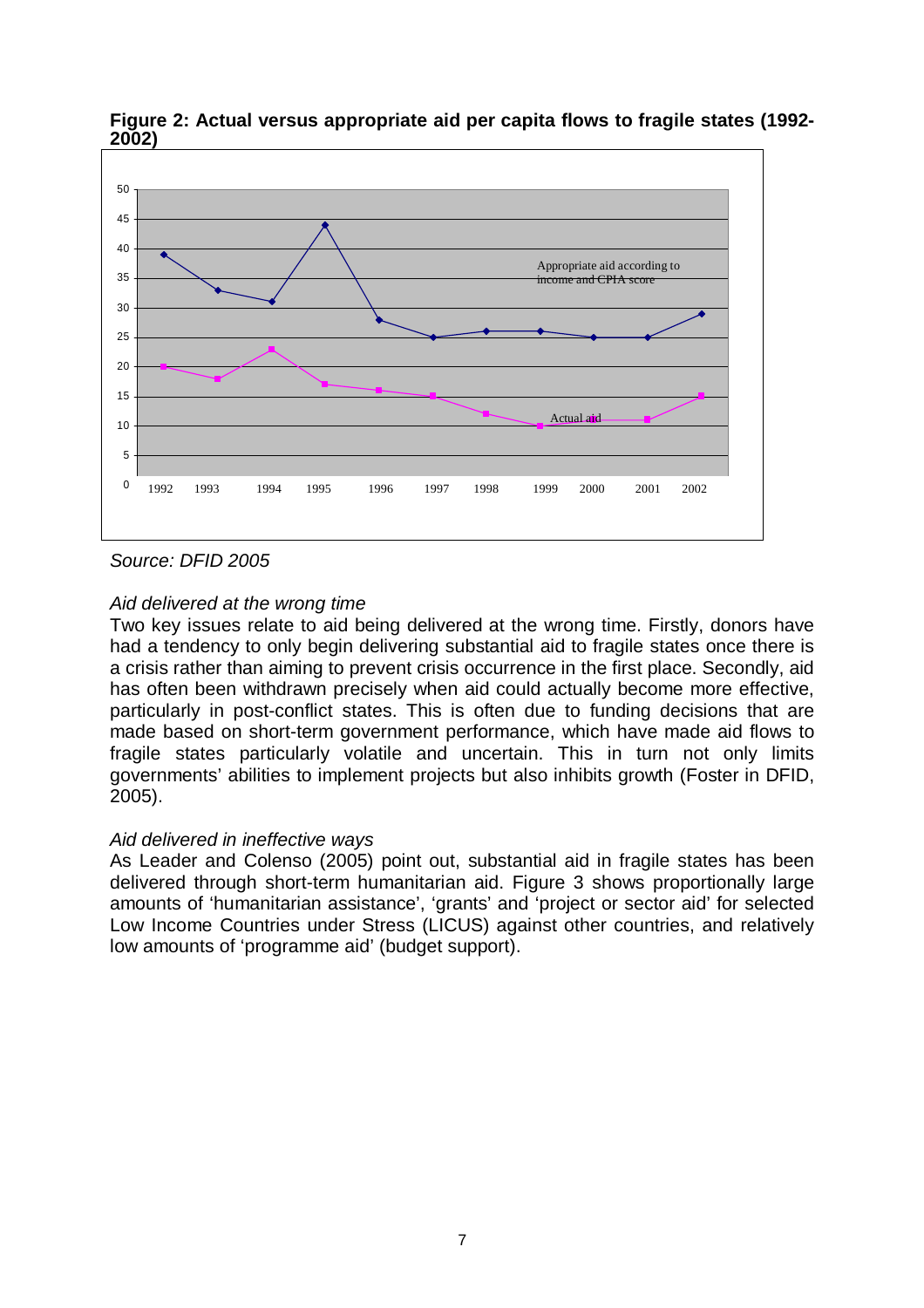



Source: Statistics on International Development, DFID

The tendency of donors to ignore the partnership model in fragile states, as reflected in the limited amounts of programme aid given to fragile states, is also reflected in an assessment of DFID's implementation of support to poverty reduction strategies in 2003. This indicates that in conflict countries and weak governance environments, support for PRS processes still only accounts for less than five percent of total DFID assistance (Torres and Anderson, 2004).

# *Problems now recognised with the 'standard model'*

It is now becoming apparent, that the assumptions underlying the 'standard model' are overly simplistic. In terms of the amount of aid, withholding aid may not only harm the country concerned, but it may in fact also worsen conditions in neighbouring countries, through increased refugee flows, disease and conflict. Recent research shows that aid can raise growth and reduce poverty, even where states have weak policies and institutions (DFID, 2005). Higher income in turn can lower the risk of conflict. Even in a shrinking economy, well-targeted aid can help improve security, health education and environmental quality (DFID, 2005). The case for providing sufficient aid to fragile states is, therefore, strong.

With regards to aid being delivered at the wrong time, it is now increasingly realised that volatile aid flows reduce recipient governments' ability to implement projects and manage citizens' expectations about public service delivery. There is, therefore, a need for longer term engagement, ideally for at least a 10-year period (DFID, 2005 and OECD/DAC, 2005)

In terms of effective aid delivery, the 'standard model's' assumptions about change are too linear, and rely on an overly simplistic understanding of absorptive capacity and implementation by state and non-state actors. Recent research and understanding of aid effectiveness shows that absorptive capacity is not limited to governments but that other actors are important in this context as well (Leader and Colenso, 2005). Furthermore, in fragile states the association between objectives and instruments is not as rigid as suggested by the current 'standard model'. For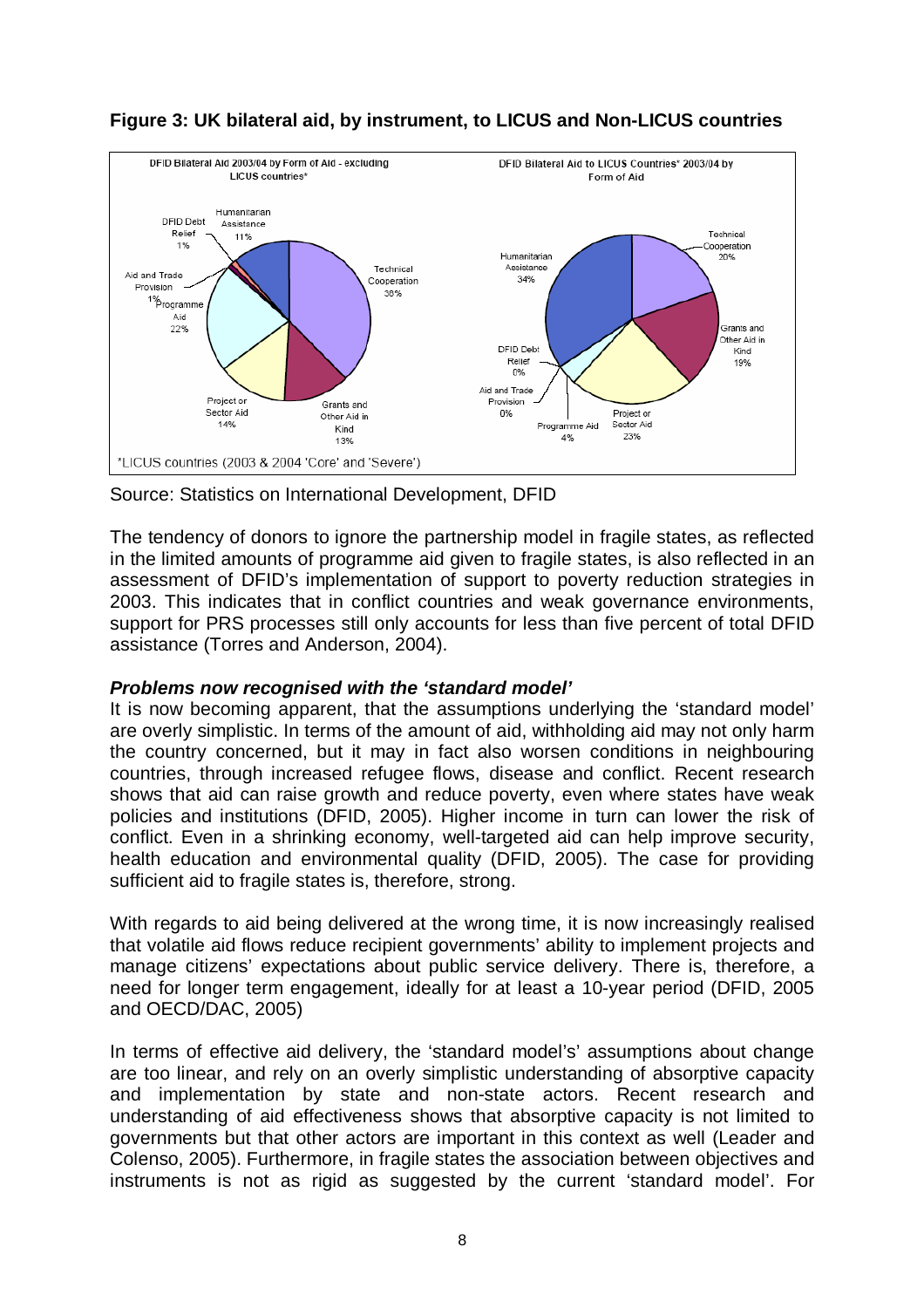example, Cauvet and Collier (2004) found that technical assistance has no discernable effect until after a turnaround has clearly begun and governments actually want and need to use this aid. In their own words 'technical assistance can help a government get change right, it cannot make change happen' (2004). Furthermore, humanitarian aid may be a good instrument for meeting immediate needs in an acute crisis, but in the long term it fails to develop sustainable systems (Leader and Colenso, 2005). For this reason instruments such as humanitarian aid and projects may not be as useful as suggested by the current 'standard model', while partnership instruments, such as budget support and social funds, may be more so (Leader and Colenso, 2005).

An additional factor that deserves greater consideration is the fact that risk adverse donors, who frequently avoid investing in fragile states, rarely consider the risk of non-intervention. McGillivray (2005) suggests that the cost of not engaging may be much higher than is traditionally realised. When trying to quantify the cost of neglect by, for example, estimating the spill-over effects from one fragile state to its neighbours, preliminary results show that the negative effects of having a fragile state as a neighbour are significant (estimated as losses of 2.0% of GDP every year).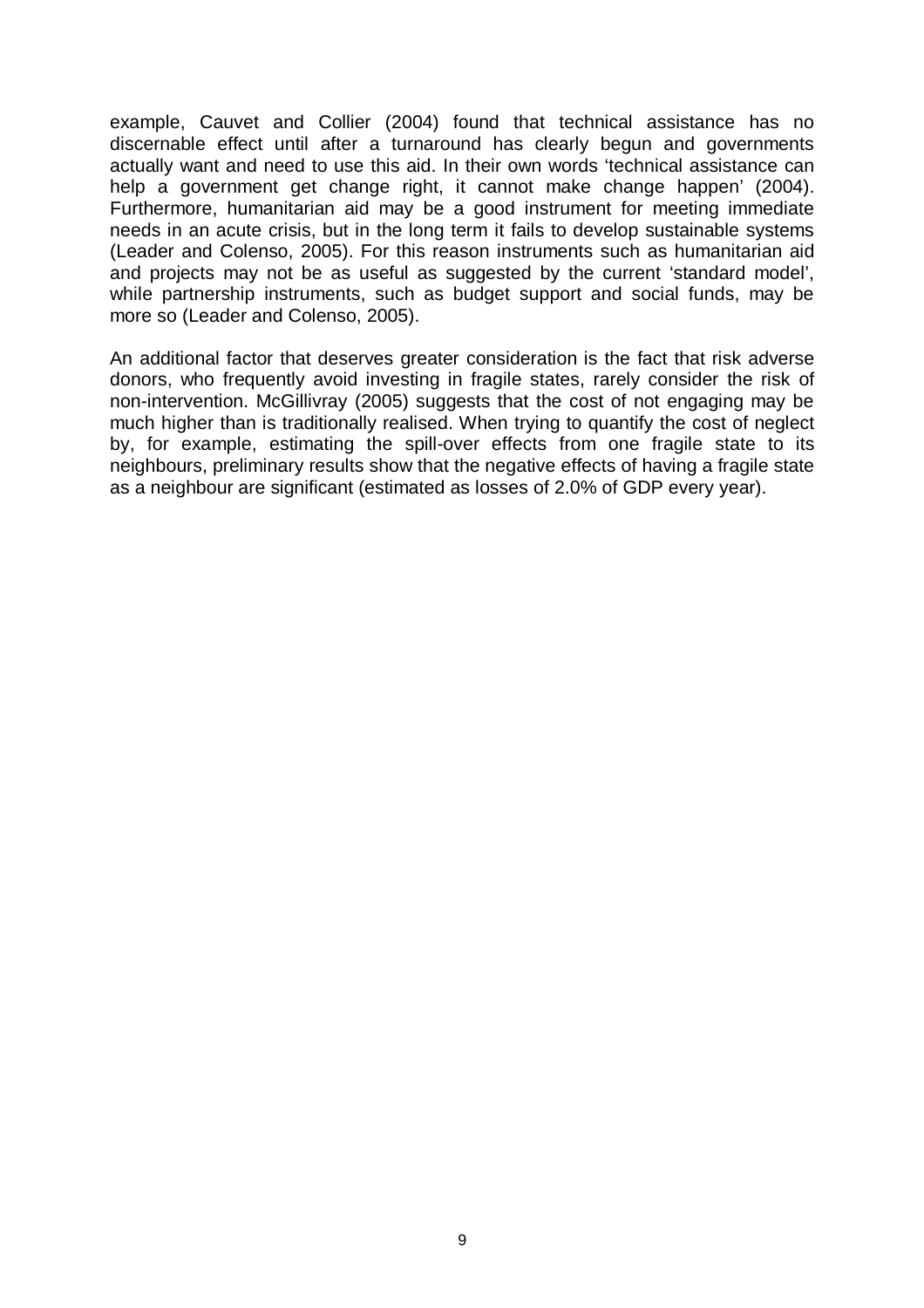# **4. How can donors engage in fragile states?**

This section provides an overview of issues to be considered when engaging with fragile states in order to improve aid effectiveness in practice. These issues are divided into three categories: (i) aid related; (ii) governance related; and (iii) issues related to the overall approach. It should be kept in mind, however, that in contrast to the current 'standard model' set out above, the points made in this section do not advocate a 'single standard model' for how to work effectively in fragile states.

# *Aid related issues*

# *Partnership, harmonisation and alignment as a useful framework for engagement*

In direct contradiction to the assumptions underlying the current 'standard model' on how to engage in fragile states, it is being increasingly realised that a lack of capacity and willingness in fragile states does not mean that partnership principles currently underpinning most aid flows and strategies are entirely inappropriate in more difficult environments. Partnership principles as well as harmonisation and alignment may not necessarily work in a similar manner in fragile states as they do in 'normal environments', but the concepts are nevertheless relevant (Torres and Anderson 2004).

Christiansen, in an ODI report for the Senior Level Forum on Development Effectiveness in Fragile States, puts forward two reasons why harmonisation and alignment may be particularly relevant in fragile states (2004):

- The rational that makes harmonisation and alignment relevant in 'normal environments' applies in the same way to fragile states. This is because already-weak fragile states are weakened further, if donors avoid engaging with them by setting up parallel systems, working according to their own priorities, thereby imposing high transaction costs for governments. In fact, harmonisation and alignment of donor activities would in some contexts seem to be a precondition for fragile states to restore ownership of their domestic policy processes.
- Above and beyond the above factor, the particular characteristics of fragile states actually seem to make partnership, harmonisation and alignment even more important than they are in 'normal environments'. Both donor and partner actors in fragile states operate in the context of high levels of complexity and fragmentation of actors. In order to rebuild the state and to create synergies between interventions, harmonisation and alignment of donor activities is vital in a context where there is a lack of state capacity and willingness. Christiansen emphasises that when donors act in a way that is compatible with recipient government systems and respect administrative boundaries, donor intervention has the potential to build sustainable institutions and systems (ODI, 2004).

Harmonisation and alignment is therefore being put forward as a very useful and effective means for helping to draw up a framework on how to engage more effectively in fragile states.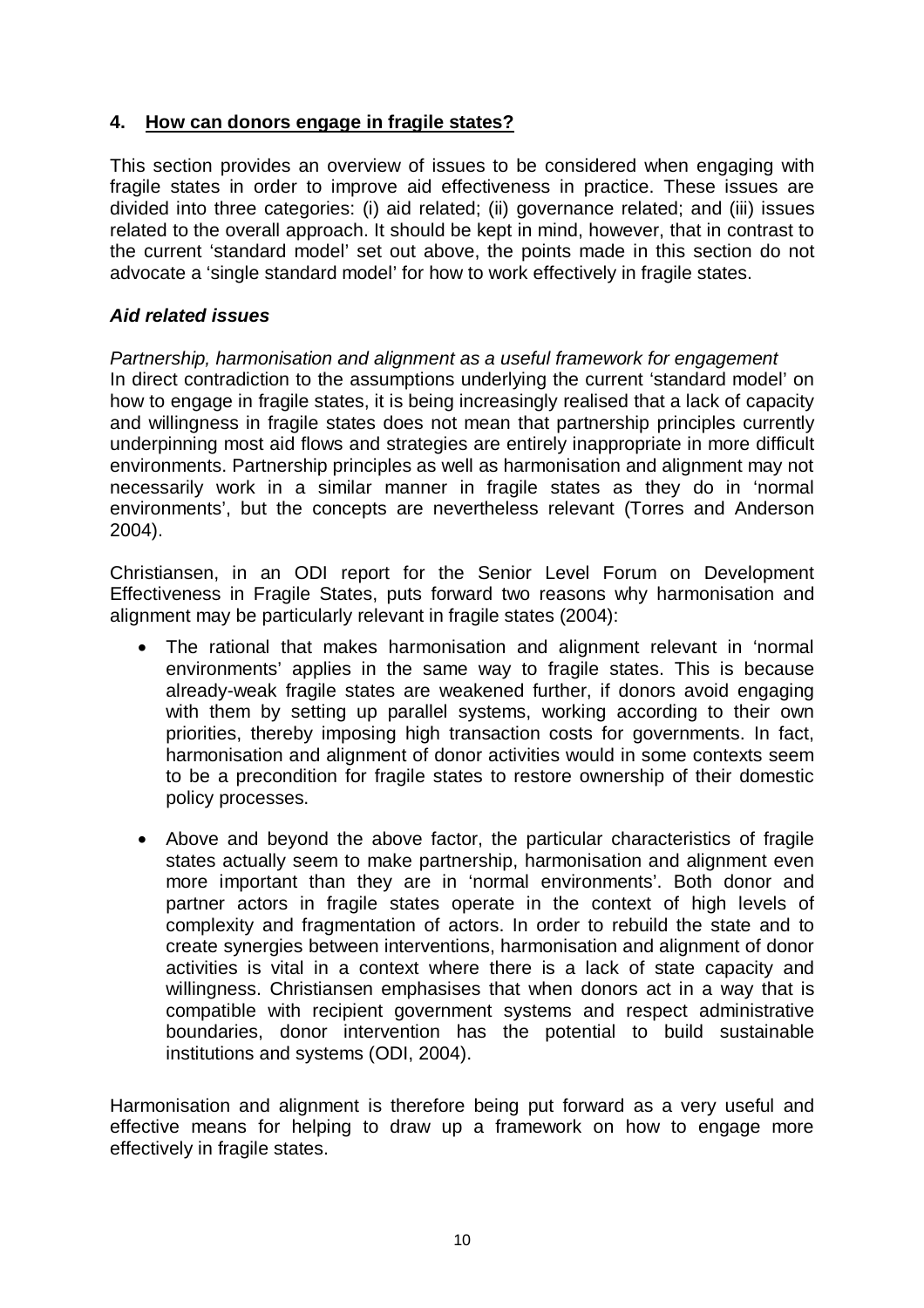Christiansen also suggests that opportunities for harmonisation and alignment could be expanded by exploring the possibility of 'shadow alignment' (see Box 1). She argues that this concept is applicable when donors are concerned that aligning their assistance with recipient government policies may lead to legitimisation of fragile states and their poor policies.

## **Box 1: 'Shadow alignment' –definition**

Shadow alignment means that donors increase the compatibility of their assistance with national systems as far as possible even though they are not subjugating their approaches to recipient government priorities or policies.

Examples:

- Respecting local budget years and classifications when information is provided to recipient governments
- Operating within existing administrative boundaries

*Source: ODI (2004)* 

By employing 'shadow alignment' donors establish systems through which the government can eventually build their capacity and willingness to establish and implement pro-poor policies. Shadow alignment does not imply supporting government policies at all cost or that recipient states should control the resources. Shadow alignment essentially means pursuing a 'no harm' approach to long term capacity and willingness in fragile states.

### *Instruments and modalities<sup>4</sup>*

Understanding concerning the use and effect of aid instruments in different contexts needs to be improved, in particular their relationship to political processes and sequencing issues. Aid modalities and timing are important elements of triggering progress in fragile states. The choice of instruments should therefore be part of a broader political strategy based on political economy analysis. Through this analysis appropriate instruments can be chosen to address the wide variety of situations of fragile states. Table 3 offers some suggestions for suitable instruments in certain contexts in terms of capacity and willingness. The choice of instruments set out here should be considered as indicative of what may be appropriate under certain circumstances, rather than a fixed pattern of use though.

 $\overline{a}$ **<sup>4</sup>** Drawn from Leader and Colenso (2005) & Chauvet and Collier (2004)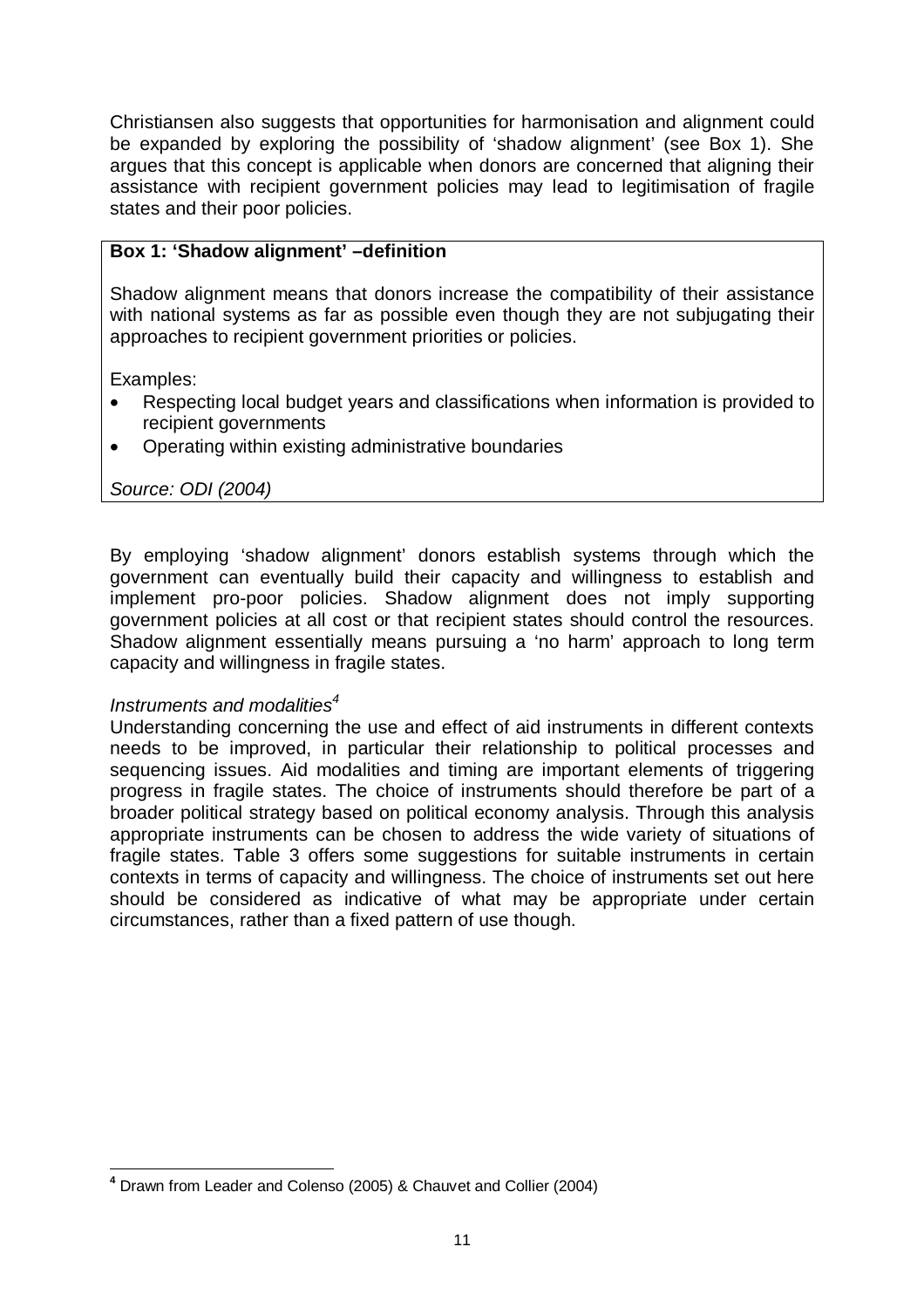| 'weak but<br>willing         | • Need for overarching strategy framework between<br>government and donors covering political, security and<br>development strategies                                         |
|------------------------------|-------------------------------------------------------------------------------------------------------------------------------------------------------------------------------|
|                              | • Multi-donor trust funds for budget support, large investment<br>projects, security sector reform etc.                                                                       |
|                              | • Provision of technical cooperation for capacity building $-$<br>government-let not donor let                                                                                |
|                              | • Align behind government budgeting and planning by ensuring<br>all donor projects and programmes are 'on-budget <sup>'5</sup> even if<br>not 'through budget' <sup>6</sup> . |
|                              | • Complement with social fund/social protection arrangements<br>to get resources to communities and begin to build from the<br>bottom up                                      |
|                              | • Use direct contracting of UN and NGOs where national<br>programmes are insufficient, but 'on budget' not 'off budget' <sup>7</sup>                                          |
| 'Strong but<br>unresponsive' | • 'Off-budget', joint, national or regional programmes with<br>pooled funding (UN having oversight as a legitimate, neutral<br>intermediary)                                  |
|                              | • Use of humanitarian projects, but in response to<br>humanitarian need                                                                                                       |
|                              | • Partner with non-state actors, and state actors where<br>possible, such as local government or reformist elements in<br>central government.                                 |
|                              | • Shadow align with state systems                                                                                                                                             |
|                              | • Support key reformers in government                                                                                                                                         |
| 'weak and                    | • Similar to 'strong but unresponsive'                                                                                                                                        |
| weak'                        | • But lack of state capacity can mean there are more<br>opportunities to work with local government, communities,<br>civil society and the private sector                     |
|                              | • Focus should be on strengthening the capacity of vulnerable<br>communities.                                                                                                 |

*Source: Leader and Colenso (2005)* 

With respect to harmonisation, alignment and shadow alignment, some instruments, such as multi-donor trust funds and pooled funding for joint programmes, offer more opportunities for greater levels of harmonisation and alignment than others.

However, concerns over state legitimisation and fiduciary risk will continue to be a strong determinant of the choice and balance of aid instruments in fragile states.

<sup>&</sup>lt;sup>5</sup><br>
<sup>5</sup> Government budgeting but alternative delivery mechanisms<br>
<sup>6</sup> Government budgeting and delivery systems<br>
<sup>7</sup> Alternative budgeting and delivery systems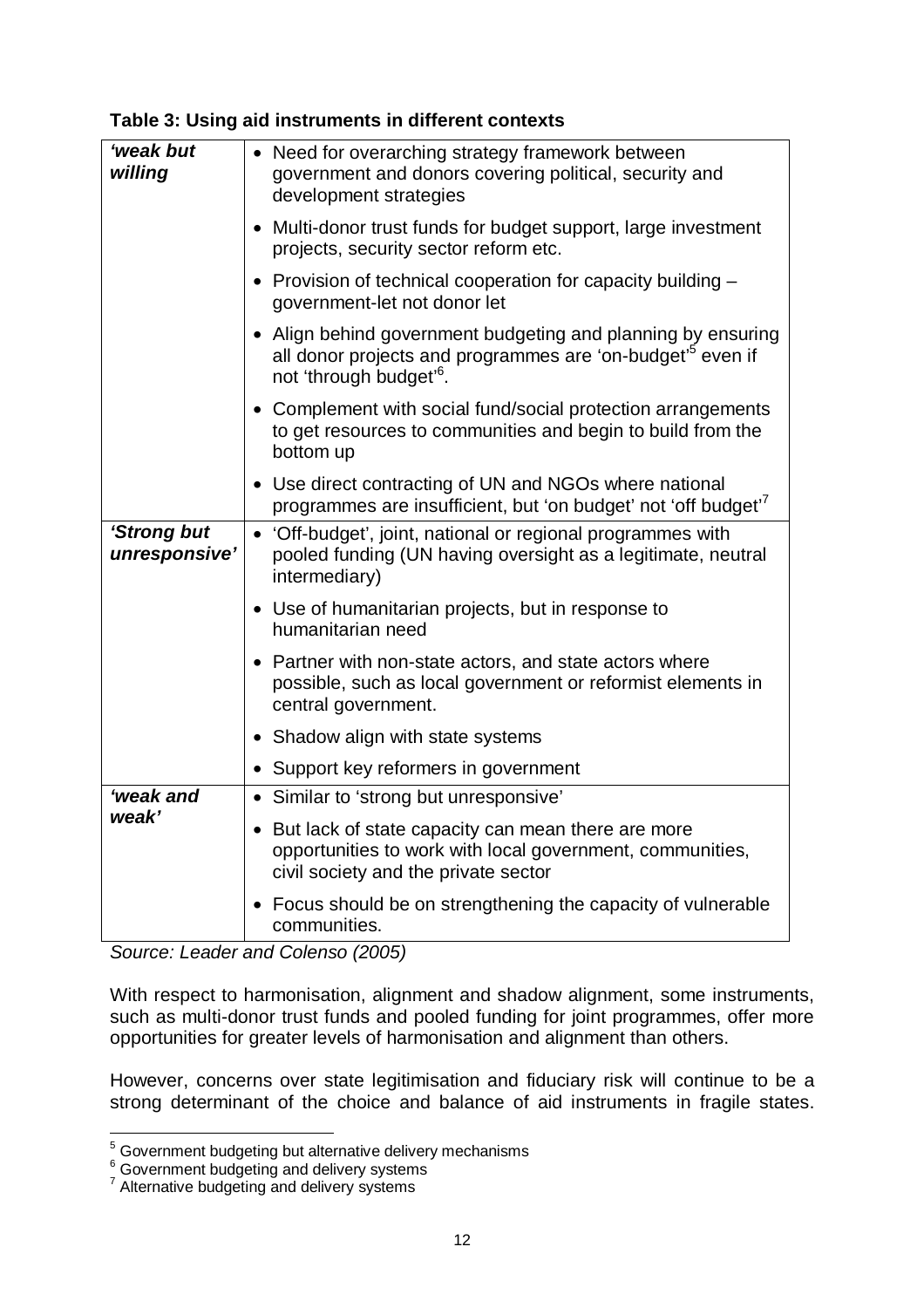Therefore it is clear that instruments that limit state control and fiduciary risk such as humanitarian aid, technical cooperation and projects, will continue to be used extensively in fragile states. Although this may be necessary under certain circumstances, these instruments can potentially undermine state capacity even further and are rarely aligned to a longer term strategy and thereby longer term development. The dangers of this need to be borne in mind when selecting aid modalities.

Minimum conditions for budget support will usually not be fulfilled but trust funds, pooled funding and social funds can be used in innovative ways that manage the concerns of limiting state control and fiduciary risk while meeting other objectives such as meeting immediate needs, institutional development, and political change.

Realistically, a combination of instruments will always be applied and used in fragile states regardless of the fact that some are better than others. Instrument choices will be best if they are based on local knowledge. Overall, it is important to point out that it is not possible to avoid the state and not sensible to try to if the long-term goal is to rebuild it.

#### *Political analysis before deploying significant resources*

There is a need for a better understanding of the reasons for state failure. Donor focus so far has often been on ad-hoc technical solutions, whereas it is important to acknowledge the importance of the country context, the political incentives and the institutions that affect prospects for change and pro-poor reform. Such knowledge is important when developing donor strategies on how to engage with fragile states including the extent to which harmonisation and alignment or shadow alignment are possible.

DFID's Drivers of Change (DoC) approach<sup>8</sup> is one possible method to reach an improved understanding of the local political economy. Through such analysis as well as engagement with a variety of stakeholders, a longer term perspective can be taken, and a better understanding of change and how to induce change achieved. In this context, external actors need to consider how their own engagement affects incentives for change. Donors should also aim to understand how their partners perceive them and be prepared to change the way they express themselves so that donor discourse does not block effective communication. Means to improve understanding of these processes also include encouraging local analytical capacity in academic institutions and civil society in order to promote sharing of ideas across a wide range of society. Through DoC analysis it may, for example, become apparent that structures assumed to be non-existent can be utilised to bring about change.

#### *Time frame*

 $\overline{a}$ 

Donors need to be willing to engage with fragile states over the long term – five to ten years. They also need to accept that there will be set-backs during that time but that these are a natural part of the process. Recent evidence suggests that from the fourth year after the end of conflict, post-conflict countries can absorb twice as much aid as comparable countries at peace (DFID, 2005). This is often precisely the time

<sup>&</sup>lt;sup>8</sup> See previous paper in the series for more detail on the DoC approach: http://www.odi.org.uk/RAPID/UK\_Japan/docs/Synthesis\_3\_final.pdf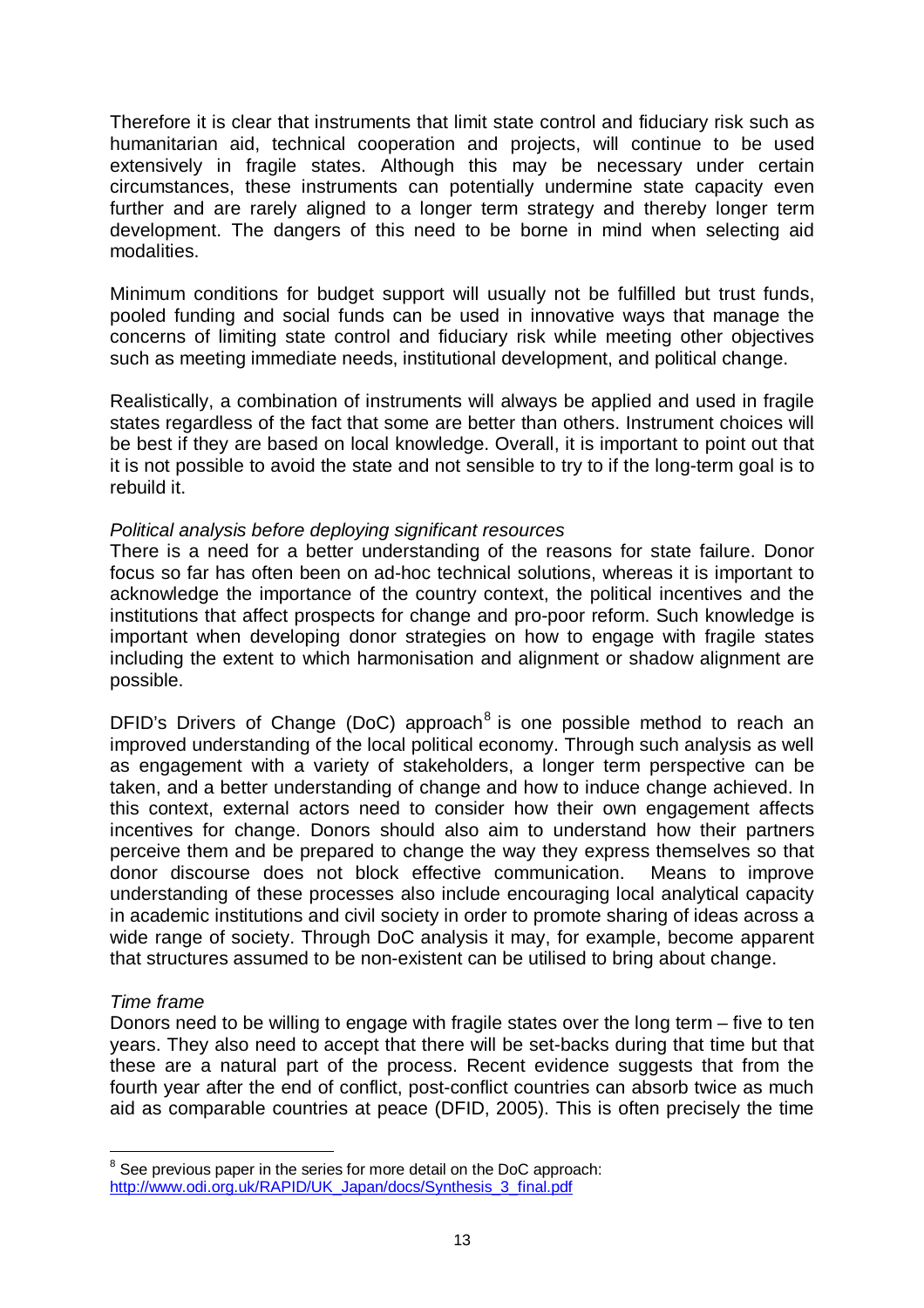when aid is withdrawn. Capacity development for central government, decentralised administrations, and local actors is crucial for the long term sustainability of service delivery and normally requires a predictable engagement of at least ten years (OECD/DAC, 2004)

## *Governance related issues*

## *'Good enough' governance*

DFID's concept of 'good enough' governance suggests that donor terms and conditions should consist of achievable objectives rather than placing increasing demands on fragile states by overloading them with overly optimistic reform programmes. Aid needs to focus on areas where capacity is less weak and on removing barriers to effective use of future support rather than donor priorities. 'Good-enough' governance means, therefore, that states fulfil certain basic functions, including protecting people from harm and providing an economic framework to enable people to support themselves. This may require some tolerance of corruption and chronically weak and under funded capacities, for example (DFID, 2005).

The 2005 DFID report on aid effectiveness in fragile states puts forward six criteria, which are useful for designing short-term measures to strengthen state capacity to a stage where it is good enough in fragile states. These are set out in Box 2.

## **Box 2: Six criteria for 'good-enough' governance**

- Selectivity, focusing only on the main causes of instability and the main capacities of the state;
- Achieving visible results in the short term, however modest, to build momentum for future reform;
- Avoiding the most politically or socially controversial issues;
- Avoiding reforms that are too ambitious for the implementation capacity of the country;
- Ensuring that reform does not erode what capacity exists; and
- Strengthening accountability and legitimacy of government wherever possible.

### *Source: DFID 2005*

### *Prioritising governance reforms in fragile states*

Governance reform has to be prioritised, achievable and appropriate, if a minimum capacity is to be established. Which governance reforms are prioritised will depend on the context. There is no fixed set of governance arrangements that lead to development and stability, as demonstrated by the experience of countries as diverse as Botswana, China, Chile, Mozambique and Vietnam (DFID, 2005).

It is necessary that external actors simplify and sequence demands, priorities and activities and that they support fragile states' capacity for managing external actors as a means of reducing the burden of engagement (Christiansen, 2005). The focus has to be on those governance reforms which directly address aspects of state fragility and those that have the highest potential to increase fragility if they are not addressed. Table 4 shows how governance reforms can be prioritised on the basis of how important they are in terms of state fragility. The rationale is to enable delivery of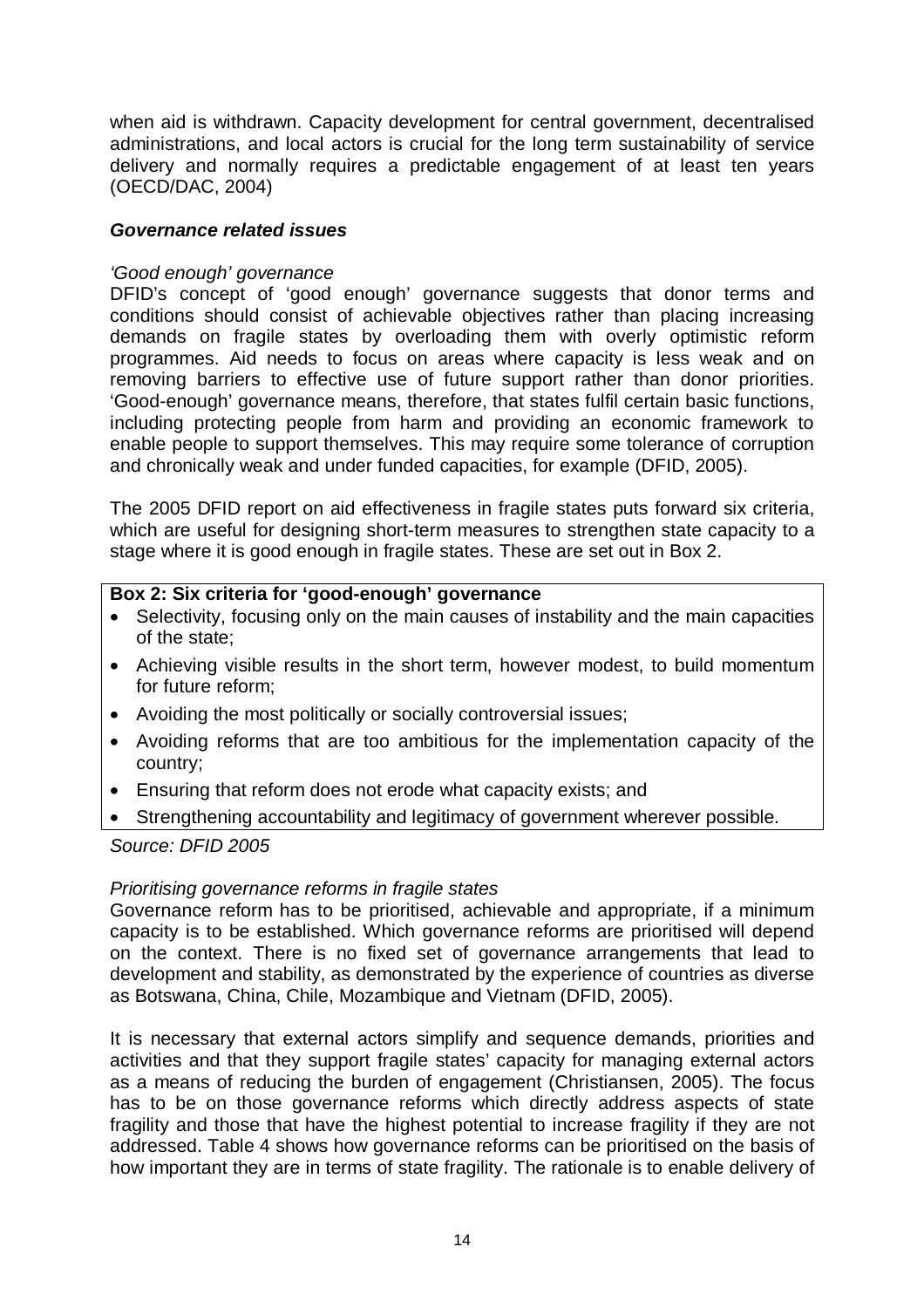the most important changes as quickly as possible as initial success on an achievable reform package can be critical to a state's legitimacy and to building the political will that is necessary to carry through further reform.

| <b>Problems of</b><br>fragile states                         | <b>Prioritised reforms</b>                                                                                                   | <b>Priority activities</b>                                                                                                                                                                                                                                                                                                                |
|--------------------------------------------------------------|------------------------------------------------------------------------------------------------------------------------------|-------------------------------------------------------------------------------------------------------------------------------------------------------------------------------------------------------------------------------------------------------------------------------------------------------------------------------------------|
| <b>Failure to</b><br>protect people<br>and their<br>property | Increased security of<br>$\bullet$<br>person and property,<br>particularly for the<br>poor.                                  | Improved policing of security<br>'hotspots' for the poor.<br>Support for informal<br>$\bullet$<br>(neighbourhood watch) security<br>arrangements.<br>Increased access to affordable<br>$\bullet$<br>justice.                                                                                                                              |
|                                                              | Security services that<br>$\bullet$<br>are properly<br>mandated, resourced<br>and accountable to<br>civilian control.        | Providing a safe operating<br>$\bullet$<br>environment for service delivery.<br>Disarmament, demobilisation and<br>$\bullet$<br>reintegration of troops.<br>Developing and equipping<br>$\bullet$<br>security services with the right<br>skills and resources to protect<br>people.<br>Strengthening civilian control of<br>the military. |
| <b>Failure to</b><br>deliver basic<br>services               | • Substantial increase<br>in infrastructure,<br>primary health and<br>education services<br>delivered to the poor.           | Protect service providers if<br>$\bullet$<br>necessary.<br>Increase access to services.<br>$\bullet$<br>Work with both state and non-<br>state service providers.                                                                                                                                                                         |
| <b>Decreasing</b><br>livelihood<br>security                  | Social protection for<br>$\bullet$<br>vulnerable<br>households as a<br>springboard to self-<br>sufficient livelihoods        | • Humanitarian assistance in<br>conflict-affected areas.<br>Social protection n<br>$\bullet$<br>Programmes including<br>employment, cash distribution,<br>and food security to vulnerable<br>households.                                                                                                                                  |
| Weak public<br>financial<br>management                       | Improved<br>$\bullet$<br>management of<br>natural resource<br>revenue<br>Improved capacity to<br>$\bullet$<br>manage shocks. | Increased political commitment to<br>transparent use of countries'<br>assets.<br>Improved international<br>$\bullet$<br>accountability arrangements<br>Strengthened international<br>$\bullet$<br>partnership to alleviate economic<br>shocks.<br>Increased capacity to predict and<br>manage shocks.                                     |

# **Table 4: Prioritising governance reforms in fragile state**

*Source: DFID (2005)*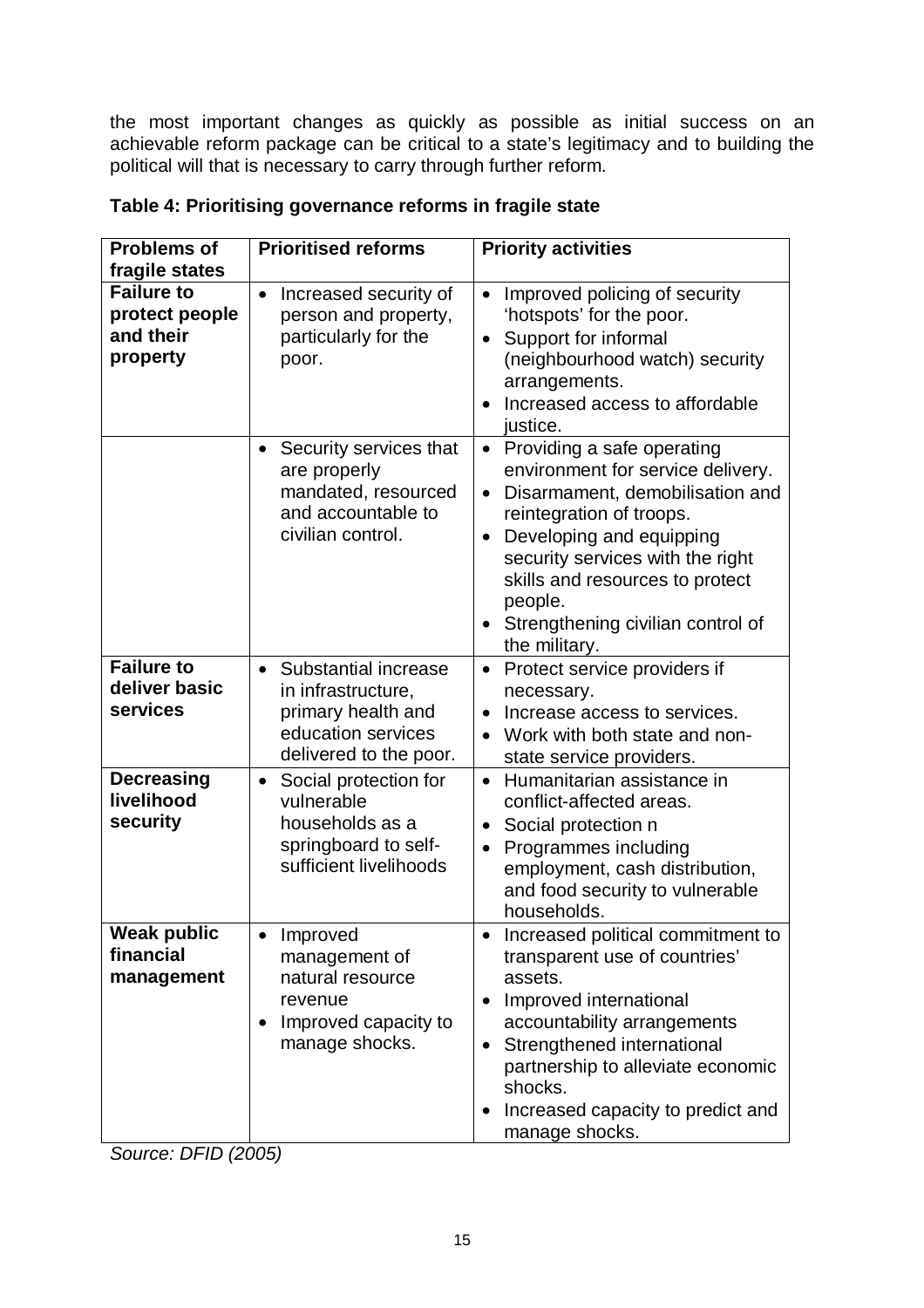#### *Issues related to the overall approach*

#### *Aid alone is not enough*

To enable a shift from mere aid effectiveness to development effectiveness and for the special needs of fragile states to be met, policy coherence by donor governments is vital. Policy coherence is defined by the DAC Poverty Guidelines as the systematic promotion of mutually reinforcing policies across government departments and agencies creating synergies towards achieving a defined objective (Lockhard, 2004). Policy coherence may be difficult to achieve as different departments will have different priorities, which may cause tension in terms of prioritisation. Nevertheless, a lack of coherence between aid, trade, finance, security, immigration and drugs policies can cause serious dilemmas due to the resultant mixed objectives of external intervention. Furthermore, each of these objectives comes with a concomitant multiplicity of external actors with the risk that external actors overload the agenda and thus undermine their own objectives (Christiansen, 2005). Overall, it may be impossible to achieve certain policy goals without mobilising a range of complementary policies. This means that for aid to be effective in fragile states, it has to be tied into a broader strategy of overall policy coherence. Box 3 gives an example of the benefits of closer cooperation between UK government departments.

To rebuild the state in the long run, though, the aid system cannot compete with the state for resources. As Christiansen points out, therefore, policy coherence also has to occur at the point of impact i.e. the recipient country level.

#### **Box 3: Conflict Prevention Pools: working to integrate security, diplomacy and development**

The Africa and Global Conflict Prevention Pools (CPPs) are joint Foreign and Commonwealth office (FCO), Ministry of Defence (MOD) and DFID mechanisms for funding and managing the UK's contribution to preventing violent conflict.

The pools are intended to increase the UK's overall effectiveness in reducing violent conflict by pooling departmental resources and ensuring strategic coherence between departments. The CPPs include spending on peacekeeping and peace enforcement operations, as well as a wide range of strategic conflict-prevention activities including social programmes, policing, mediation, and community reconstruction

*Source*: DFID (2005)

#### *Who does what?*

There is a need for international donors to reach agreement on who does what and where in fragile states. DFID (2005) point out that the lack of a single institution or process to guide global aid allocation is a major weakness in the way international aid is organised. On the one hand, the presence of uncoordinated multiple donors can place too many demands on fragile states' absorptive capacity, whereas on the other hand 'donor orphans' exist where there are too few donors present. DFID (2005) therefore recommends that even though the UN often cannot intervene quickly enough, it has the strongest legitimacy to do so. In the long run the system will have to be reformed and developed to play a key role in aid allocation and coordination.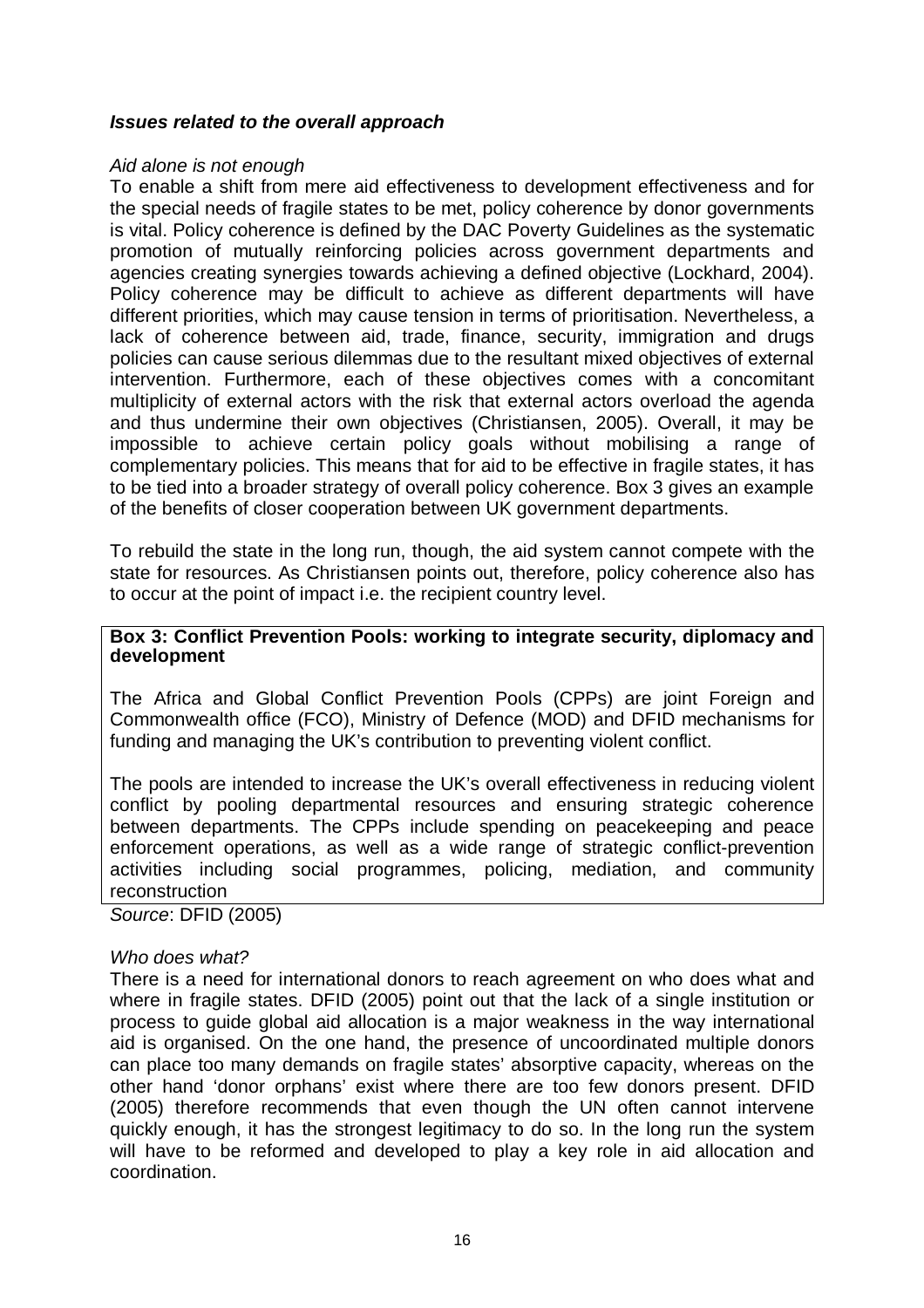# **5. Experience so far**

This section provides a summary of DFID's experience so far in providing a development response to fragile states, drawing from case studies from DFID country offices, commissioned by the Poverty Reduction in Difficult Environments team.<sup>9</sup> The case studies highlight examples of interventions that have had an impact, illustrating how aid can work in fragile states. The case study findings focus on three areas: supporting effective states; improving the lives of the poor; and aid instruments and scaling up. Despite some emerging lessons, experience on how to engage effectively in fragile states is still very limited, however.

## *Building / supporting effective states*

DFID's experience has shown that political reform is possible in fragile states and the international community can contribute to it: however reform takes time and has to be accompanied by an excellent understanding of the political economy of the fragile state. Donors need to be supportive of partner efforts to create the conditions for political stability by helping build government capacity and encouraging political commitment to stronger policy environments. Box 4 outlines how some of these aspects were achieved in Indonesia.

### **Box 4: Indonesia's Multi-stakeholder Forestry Programme (MFP)**

Following the downfall of President Suharto in Indonesia, peasants, labourers, small businessmen and indigenous groups used the opportunity to stake their claims over the previously centrally managed forests. Despite some fragile arrangements for profit-sharing and co-management, Indonesia's forests fell into a 'tragedy of the (unmanaged) commons'. An extensive Drivers of Change analysis was carried out which led to the MFP launch. MFP provided support to over 200 partner initiatives that promoted capacity building, action research, shared lesson learning and advocacy for legal reform.

The results of an Output to Purpose Review (OPR) conducted in 2003 concluded that in 3 years, the programme had contributed towards:

- Increased public awareness of sustainability and equality issues;
- Local government adopting and co-funding participative approaches
- Raised voice of forest dependent communities;
- Increased civil society capacity to act as service providers:
- More coherent national policy on illegal logging and social forestry
- Increased use of accountability mechanisms;
- Increased pressure on international trade and finance to withdraw support to unsustainable and unfair forest management. *Source: DFID (2004)*

The following key points were found to be important catalysts of change in the governance environment of fragile states in the case studies:

 9 Draws from DFID (2004)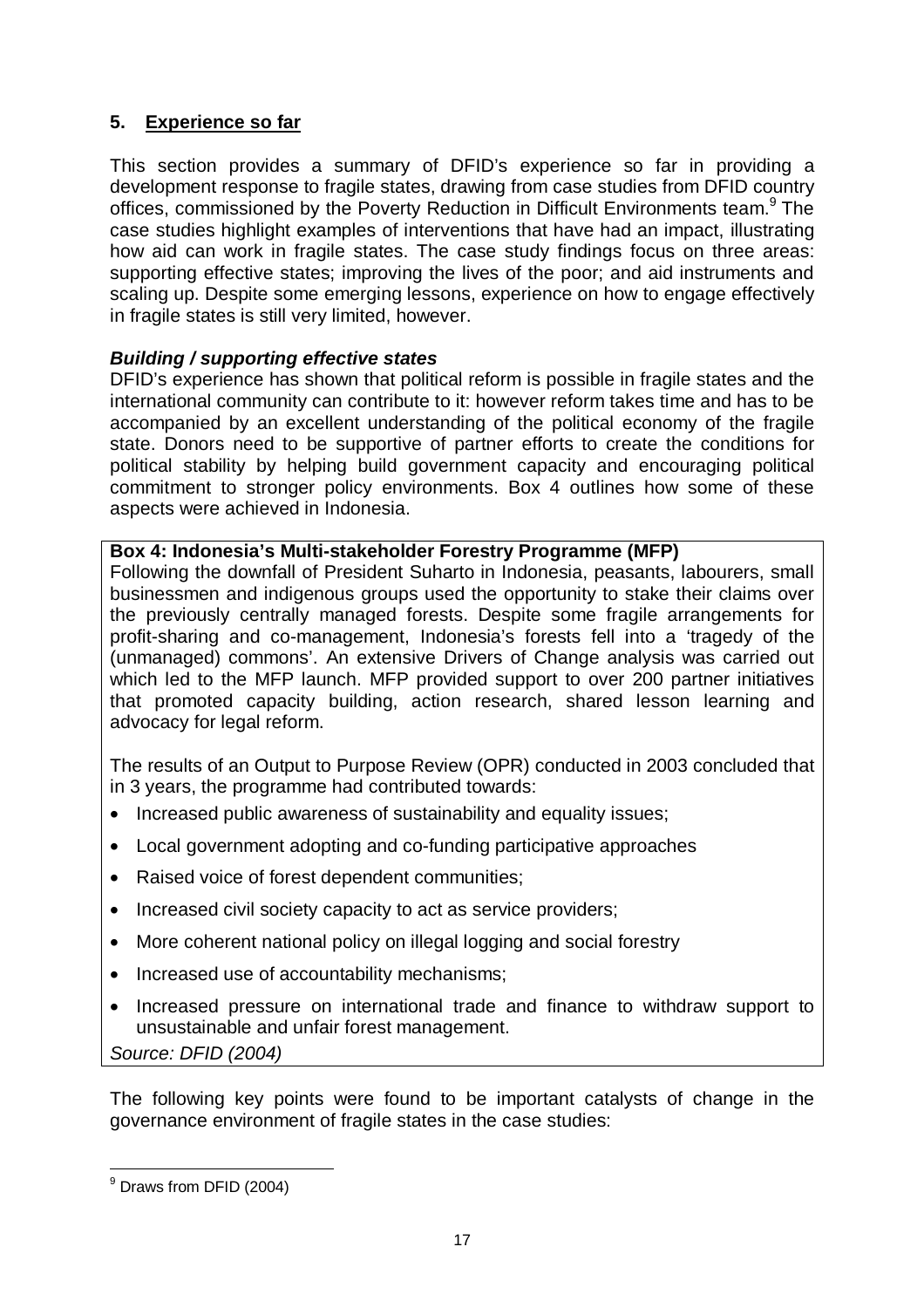- Political opportunities identified through in-depth analysis;
- Political engagement a high level priority;
- The international community can and should set standards with respect to the transparency of governance;
- Civil societies can be used as key entry points;
- Approaches should be regional;
- Small community based projects should be used;
- Programme design and implementation need to be flexible, particularly in post-conflict or highly unstable environments; and
- Sufficient time should be allowed for policy reform.

### *Improving the lives of the poor*

In terms of improving the lives of the poor DFID's recent experience shows that aid can work to meet urgent development needs in fragile states. Of particular importance are well-designed innovative partnerships between state and non-state actors (i.e. the private sector, NGOs, community based organisations and UN agencies), which are capable of bringing about immediate improvement alongside facilitating long-term institutional strengthening and reform. Box 5 outlines how some of these elements were achieved in Kenya as part of a social marketing campaign.

### **Box 5: Social marketing of insecticide treated nets (ITN) in Kenya**

Social marketing refers to the distribution of commodities through commercial or other non-governmental channels. This approach has been found to be appropriate to fragile states as illustrated by the following example:

To reduce morbidity and mortality from malaria and to contribute to achieving progress towards the MDGs, Population Services International (PSI) implemented a project to increase the use of insecticide treated nets (ITNs) in 2002. The project was approved during a time when relationships with the Government of Kenya were poor, so using social marketing was considered an effective way of increasing the coverage of a public good without subsidising a non reforming government. The social marketing approach also supported the national malaria strategy without putting extra pressure on an already over stretched health system.

The greatest impact of this programme has been in urban areas where extensive retail distribution systems exist. Rural areas, however, lack these and therefore coverage was limited. In order to reach the vulnerable and the poor, DFID suggest that a combination of approaches would be required, some of which would be dependant on a functioning health system either managed by the government or NGOs. Mother and child health clinics could be utilised as part of a comprehensive approach to sell subsidised ITNs, with efforts made to avoid any disruption to the health system.

*Source: DFID (2004)*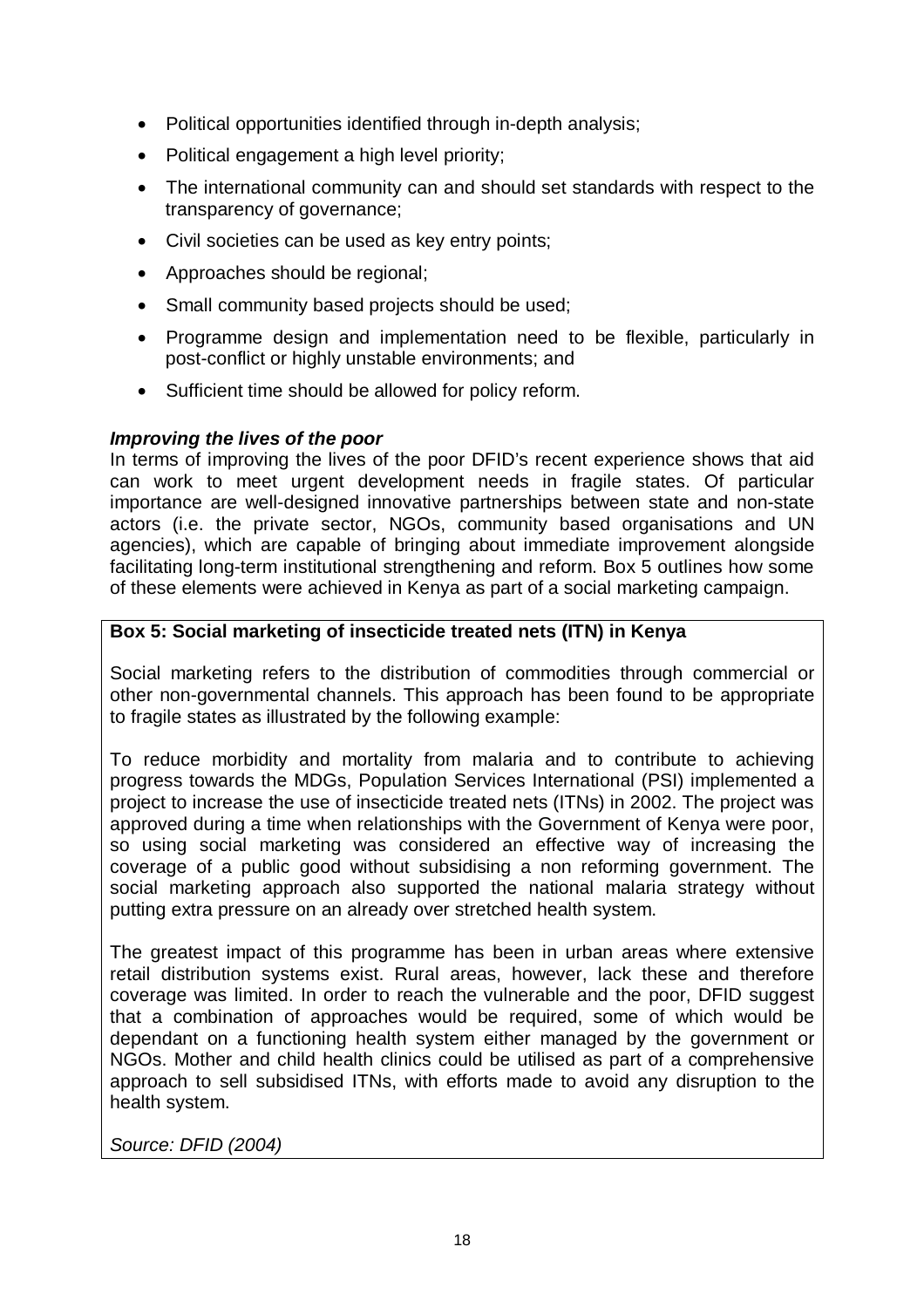The following key points on how to improve service delivery and increase social protection in fragile states were highlighted:

- The UN has an important leadership and coordination role;
- The international community needs to be prepared to fund recurrent expenditure in fragile states;
- The community level is a key entry point for poverty reduction interventions;
- Security sector reform has to be made a priority;
- Partnership between state actors and non-state actors is important for longterm sustainability and capacity building; and
- The private sector plays a critical role in improving service delivery.

### *Aid instruments and scaling up*

As discussed in section 3 above, partnership approaches in fragile states are problematic. Ways of working in 'good performers' such as through PRSPs and associated direct budget support, are less appropriate. However, aid instruments for 'scaling up' responses in fragile states do exist. Examples are trust funds, social funds and pooled funding. For them to be sustainable in the longer term they need to be compatible with national policies and systems, however. DFID's experience with different types of aid instruments and their impact in fragile states are as follows:

- Where fiduciary risk is high, *trust funds* can be a means of providing budgetary support to countries while simultaneously building state capacity to manage and control its own budget. In Afghanistan, for example, the Afghanistan Reconstruction Trust Fund has become the preferred funding modality, with £395 million committed for 2004/2005.
- Increasing donor harmonisation and an increasingly programmatic approach in fragile states can be achieved through *pooled funding*. In Burma, for example, the donor community was able to work in partnership with civil society organisations and scale up the response, through pooled funding. Ministry of Health officials are not part of the coordinating structure and other government providers have also successfully bid for funding.
- Communities, providers, and local and central government can be brought together through *social funds*, thereby effectively improving social protection, service delivery and livelihoods in fragile states. The Yemen Social Fund, for example, has attracted £225 million for 2004-2008 with funding from the World Bank, the EU, Dutch, KfW, the UK, USAID and the Arab fund. The Yemen fund has been most successful in the education sector where it works closely with the ministry.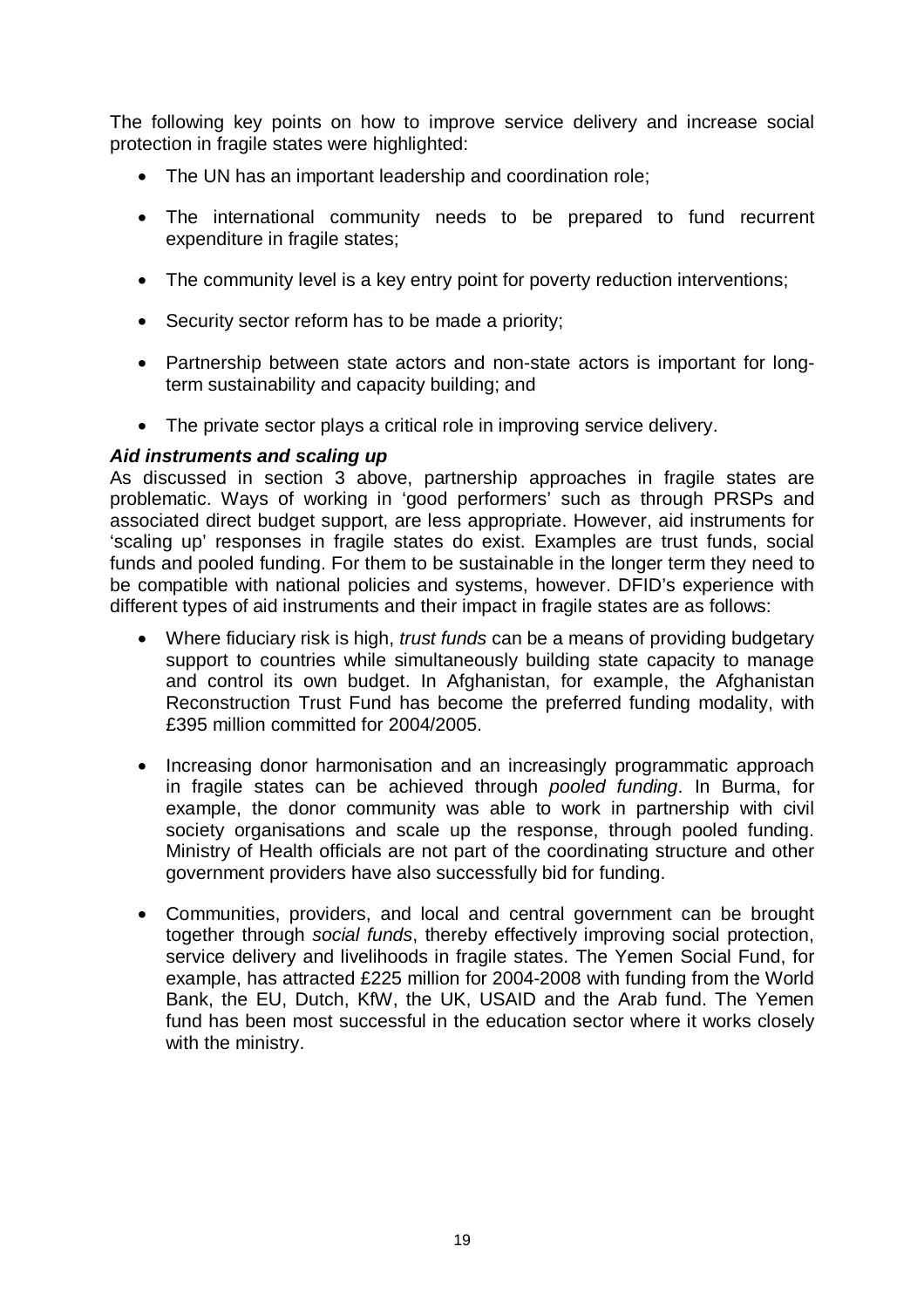## **6. Conclusion**

The issue of how donors can engage in fragile states is an area of growing importance, particularly as focus in recent years has been largely upon the 'good performers', to the detriment of, it would appear, assistance to poorer performers.

Rather than simply 'ignoring' states or providing only minimal support to countries where governments lack the capacity or willingness to develop pro-poor policies and implement developmental reforms, there has recently been growing realisation of the need to engage with these states. It is certainly not easy terrain for donors but security and regional instability concerns are increasing the urgency of engagement in these areas.

As this paper has shown, some early lessons and recommendations do appear to be emerging. One important issue is that harmonisation and alignment by donors could be *even more* important in fragile states: where donor assistance is fragmental, donors could be unwittingly prolonging the fragile nature of states. Care must be taken though, particularly where regimes are repressive. In such cases, donor distance from state structures without jeopardising positive reforms could be achieved by so-called 'shadow alignment'. This implies that state systems are respected and 'mirrored' although funds may not be channelled directly to the government.

Recent work on engagement in fragile states is in fact revealing that in many aspects, working in difficult environments is not so different from working in so-called 'normal' environments – many of the issues that have been recently emerging in relation to working with PRSPs, for example, are equally if not more relevant in fragile states. These include harmonisation and alignment, the need for in-depth political analysis and the need for long-term commitment and engagement by donors. Rather than being inappropriate for 'partnership', donors need to develop partnership-like relationships with these countries, as far as is possible.

More work is of course needed, particularly on which aid instruments and channels are most appropriate in different fragile environments. Donor dialogue on experience so far and approaches is also vitally important to build a strong basis for moves towards closer coordination, cooperation and harmonisation. With a growing understanding and desire to work closer together, donors will be able to competently tackle these complex but crucial challenging environments.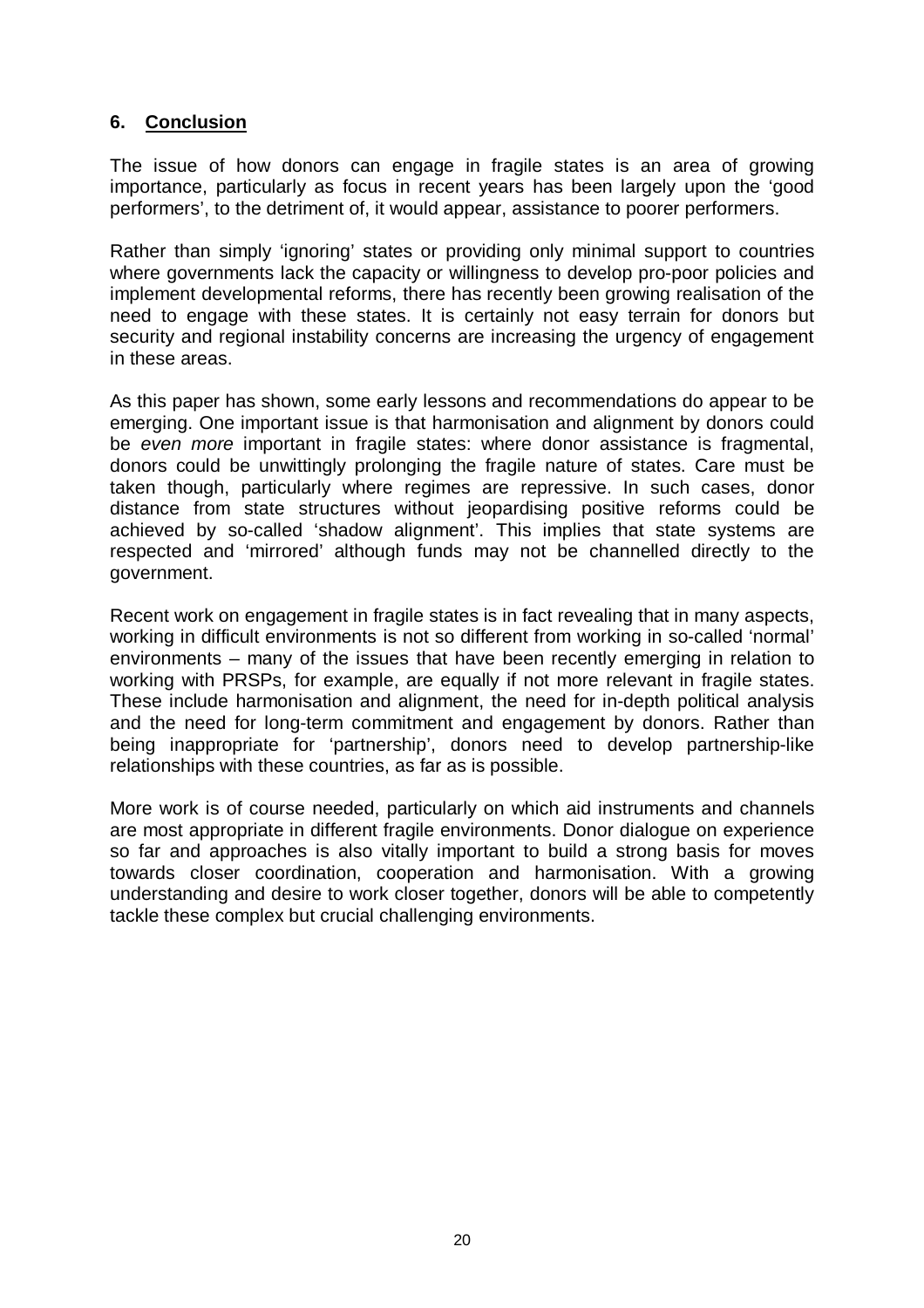### **Bibliography**

Berry, Chris with Ali Forder, Sonya Sultan, and Maguei Moreno Torres (2004) *Approaches to Improving the Delivery of Social Services in Difficult Environments*  PRDE Working Paper 3, Poverty Reduction in Difficult Environments Team, Policy Division, DFID

Chauvet, L. and P. Collier (2004) *Development Effectiveness in Fragile States: Spillovers and turnarounds* Centre for the Study of African Economics (CSAE), Oxford University

DFID (2005) 'Why we need to work more effectively in fragile states' DFID, Poverty Reduction in Difficult Environments Team/ Aid Effectiveness Team Policy Division, DFID

DFID (2004) *Improving the Development Response in Difficult Environments: Lessons from DFID Experience* PRDE Working Paper 4 Poverty Reduction in Difficult Environments Team/ Aid Effectiveness Team Policy Division

High Level Forum Paris (2005) *Draft Paris Declaring on Aid Effectiveness* Second Consultative Draft,

Leader, Nicholas and Peter Colenso (2005) *Aid Instruments in Fragile States* PRDE Working Paper 5, Poverty Reduction in Difficult Environments Team/ Aid Effectiveness Team Policy Division, DFID

Lockhart, C. (2004) *From Aid effectiveness to development effectiveness: strategy and policy coherence in fragile states* Background paper prepared for the Senior Level Forum on Development Effectiveness in Fragile States, ODI

Macrae, Joanna with Andrew Shepherd, Oliver Morrissey, Adele Harmer, Ed Anderson, Laure-Helene Piron, Andy McKay, Diana Cammack and Nambusi Kyegombe (2004) *Aid to 'Poorly Performing' Countries: a Critical Review of Debates and Issues* ODI

McGillivray, Mark (2005). *Aid Allocation in Fragile States* Background Paper for the Senior Level Forum on Development Effectiveness in Fragile States, World Institute for Development Economics Research, United Nations University, Helsinki Finland

ODI (2004) *Harmonisation and Alignment in Fragile States* Draft report for the Senior Level Forum on Development Effectiveness in Fragile States, London, UK

Prime Minister's Strategy Unit (2005) *Investing in Prevention: An International Strategy to Manage Risk of Instability and Improve Crisis Response* A Prime Minister's Strategy Unit Report to The Government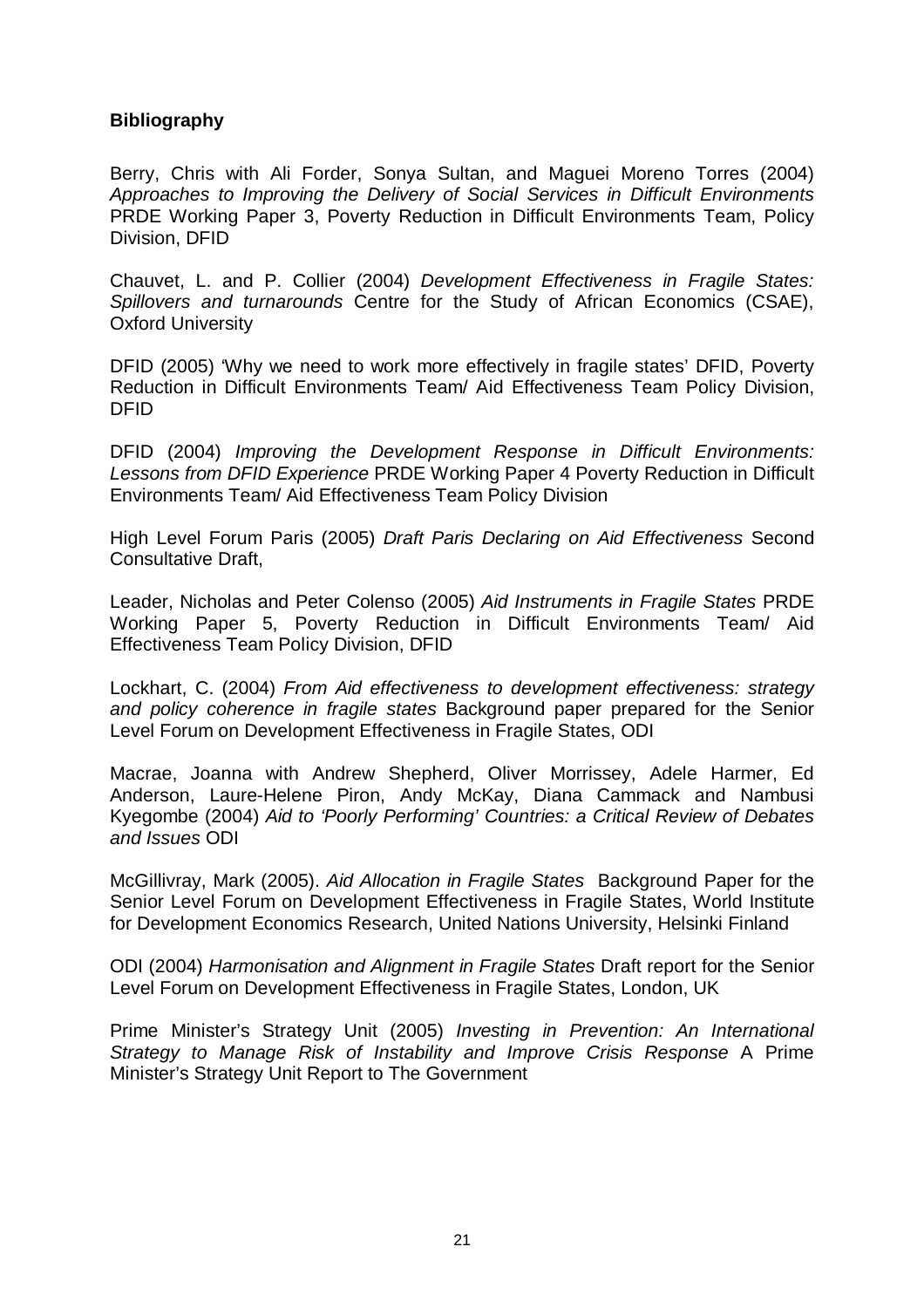Torres, Maguei Moreno and Michael Anderson (2004) *Fragile States: Defining Difficult Environments for Poverty Reduction* PRDE Working Paper 1, August, Poverty Reduction in Difficult Environments Team, Policy Division, DFID

#### **Meeting Material**

Christiansen, Karen (2005) 'Failed and Fragile States: How can the MDGs be achieved in difficult environments?' The Millennium Goals: The 2005 Agenda (March)

High Level Forum (2005) 'Paris Declaration on Aid Effectiveness: Ownership, Harmonisation, Alignment, Results and Mutual Accountability' Paris, (February)

Masood, Ahmed (2005) 'Development Effectiveness in Fragile States, including discussion of work on Countries at Risk of Instability' Minutes of the Development Committee Meeting, DFID (2004)

OECD/DAC (2005) 'Senior Level Forum on Development Effectiveness in Fragile States', Chair's Summary, London (January)

### **Websites**

Aid Harmonisation and Alignment http://www.aidharmonization.org/

Department for International Development (DFID) http://www.dfid.gov.uk/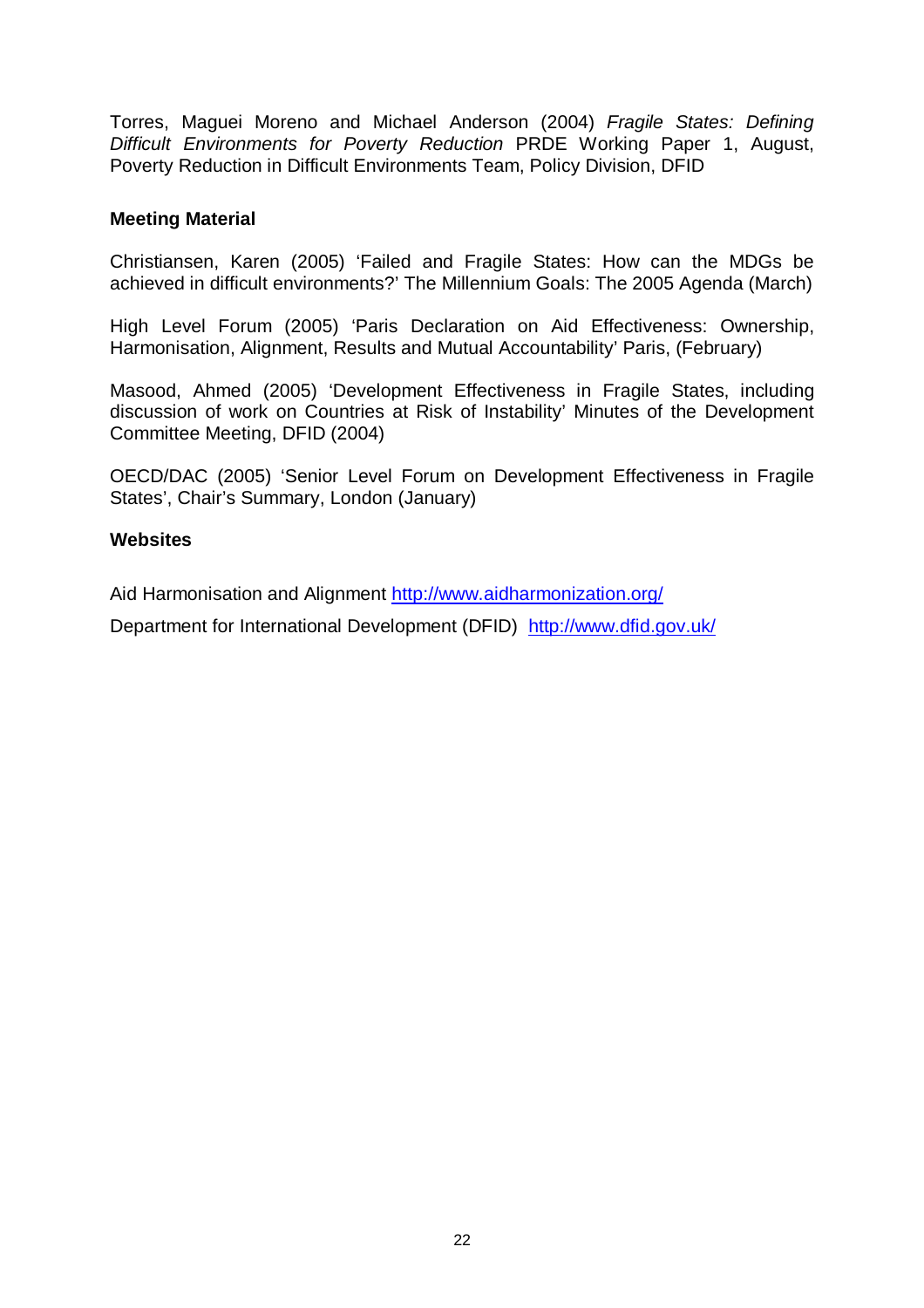# **Annex 1: Core Elements of Development Capacity and Willingness**

The following tables present some key criteria for assessing state capacity and willingness. They are not measurement checklists or determinants of causality for difficult environments, however. Instead they are intended as lists of factors that indicate to what extent a state lacks the capacity and/or willingness to mobilise resources for poverty reduction. They may also serve as a first step towards quantitative proxy indicators for measurement.

| A) Foundations of State Authority                          |                                                                                                                                                      |  |  |  |
|------------------------------------------------------------|------------------------------------------------------------------------------------------------------------------------------------------------------|--|--|--|
| $\rightarrow$ Territory control and                        | control of external borders and internal territory                                                                                                   |  |  |  |
| presence                                                   | monopoly over legitimate use of violence and<br>coercion                                                                                             |  |  |  |
|                                                            | provision of human security                                                                                                                          |  |  |  |
| $\rightarrow$ Internal sovereignty                         | juridical statehood: recognition of an entity<br>$\bullet$<br>(territorial and political) as a member of the<br>international system                 |  |  |  |
| $\rightarrow$ Rule of Law                                  | Ability to assert and enforce the primacy of<br>$\bullet$<br>national policies, laws, and norms of social and<br>political behaviour over all groups |  |  |  |
|                                                            | Access to justice, particularly for the poor                                                                                                         |  |  |  |
| <b>B) Effective Exercise of Political Power</b>            |                                                                                                                                                      |  |  |  |
| $\rightarrow$ Formal and informal<br>distribution of power | of effective checks<br>(explicit)<br>Existence<br>οf<br>otherwise) on executive power                                                                |  |  |  |
| $\rightarrow$ autonomy and<br>stability of political       | Autonomy: public institutions not used primarily<br>$\bullet$<br>for private gain                                                                    |  |  |  |
| institutions                                               | Stability: ability of public institutions to manage<br>$\bullet$<br>conflict (both at elite and wider social levels)                                 |  |  |  |
| $\rightarrow$ engaging with the<br>population              | Ability of public institutions to engage with<br>$\bullet$<br>population through some link of representation                                         |  |  |  |
| C) Competence in Macro-Economic Management                 |                                                                                                                                                      |  |  |  |
| $\rightarrow$ the building blocks                          | A credible currency                                                                                                                                  |  |  |  |
| for monetary and fiscal<br>policy                          | central<br>bank (or<br>similar<br>authority<br>with<br>A<br>competence over monetary policy)                                                         |  |  |  |
|                                                            | A ministry of finance (or equivalent organ with<br>distribution<br>authority over policy and<br>οf<br>resources within government)                   |  |  |  |
|                                                            | A consolidated and transparent budget process<br>(formulation and execution)                                                                         |  |  |  |